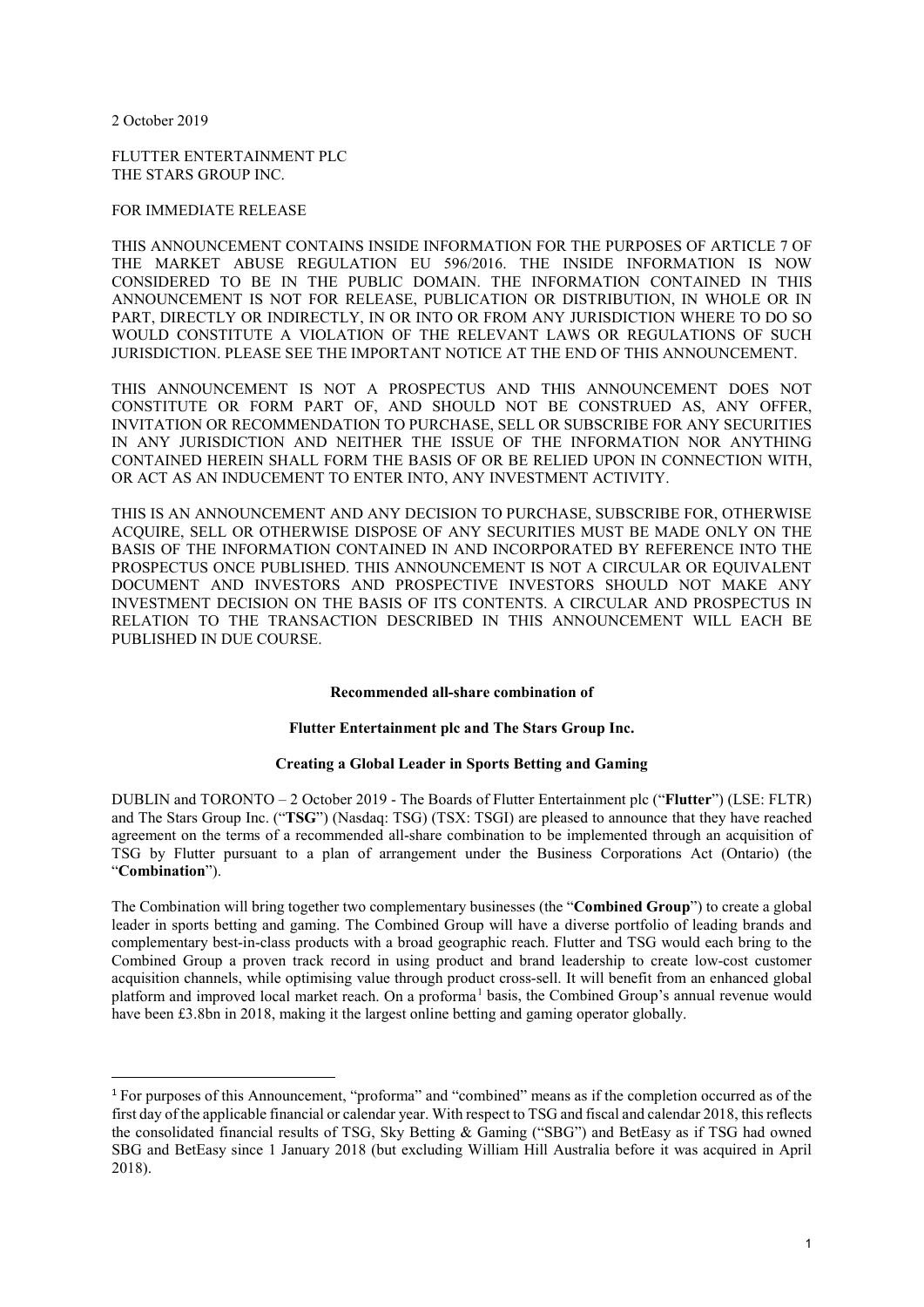The Combined Group will be incorporated, headquartered and domiciled in Dublin, Ireland with a premium listing on the London Stock Exchange and a secondary listing on Euronext Dublin.

# **Key terms**

Under the terms of the Combination, TSG Shareholders will be entitled to receive:

## **0.2253 New Flutter Shares in exchange for each TSG Share**

• **Immediately following completion of the Combination, Flutter Shareholders would own approximately 54.64 per cent. and TSG Shareholders would own approximately 45.36 per cent. of the share capital of the Combined Group (based on the fully diluted share capital of Flutter and the fully diluted share capital of TSG excluding any out of the money options, in each case, as at the date of this Announcement)**

## **Strategic highlights**

- The Combined Group will be well diversified from both a geographical and product offering perspective
- The Combined Group's product offering across sports betting, poker, casino, fantasy sports and free-to-play games will be best-in-class
- The Combination will accelerate delivery of Flutter's four pillar growth strategy:
	- o Help the Combined Group to maximise profitable growth in its core markets of the UK, Ireland and Australia
	- o Provide the platform and capabilities to accelerate growth across international markets<br>Attain new podium positions in Spain Italy and Germany and provide a highly regi
	- o Attain new podium positions in Spain, Italy and Germany and provide a highly regarded customer proposition to approximately 4 million Active Customers in more than 100 international markets
	- o Ideally position the Combined Group to pursue the US opportunity through a leading combination of brands, media reach and product offering

## **Financial highlights**

- The Combination is anticipated to deliver substantial value creation for shareholders from pre-tax cost synergies of £140 million per annum, along with potential revenue cross-sell in international markets and lower finance costs
- The Combination is expected to be value accretive and deliver a post-tax return on invested capital that exceeds Flutter's cost of capital by the end of the third full financial year post completion
- The Combination is also expected to be at least 50 per cent. accretive to Flutter Underlying Earnings Per Share[2](#page-1-0) in the first full financial year following completion
- Strong free cash flow generation is expected to result in rapid deleveraging, with Flutter's Net Debt to Underlying EBITDA target of 1.0x to 2.0x being maintained in the medium term<sup>2</sup>

### **Governance and management**

- Upon completion, it is intended that the Combined Group's Board will comprise of:
	- o A 14-person Board drawing on expertise and experience of Flutter and TSG<br>
	o Gary McGann, currently Chair of Flutter, will assume the role of Chair of the
	-
	- o Gary McGann, currently Chair of Flutter, will assume the role of Chair of the Combined Group<br>
	o Divyesh (Dave) Gadhia, currently Executive Chairman of TSG, will assume the role of Denutv Divyesh (Dave) Gadhia, currently Executive Chairman of TSG, will assume the role of Deputy Chair of the Combined Group
	- o Peter Jackson, currently CEO of Flutter, will assume the role of CEO of the Combined Group
	- o Jonathan Hill, currently CFO of Flutter, will assume the role of CFO of the Combined Group
	- o Rafi Ashkenazi, currently CEO of TSG, will assume the role of COO of the Combined Group
	- In addition, nine non-executive directors comprising five nominated by Flutter, three nominated by TSG and the appointment of Richard Flint, former CEO of SBG
- As separately announced today, Andrew Higginson is joining the Board of Flutter as a non-executive director with immediate effect

# **Shareholder support**

 $\overline{\phantom{a}}$ 

<span id="page-1-0"></span><sup>2</sup> Non-IFRS Measures. See Important Notice and Appendix below.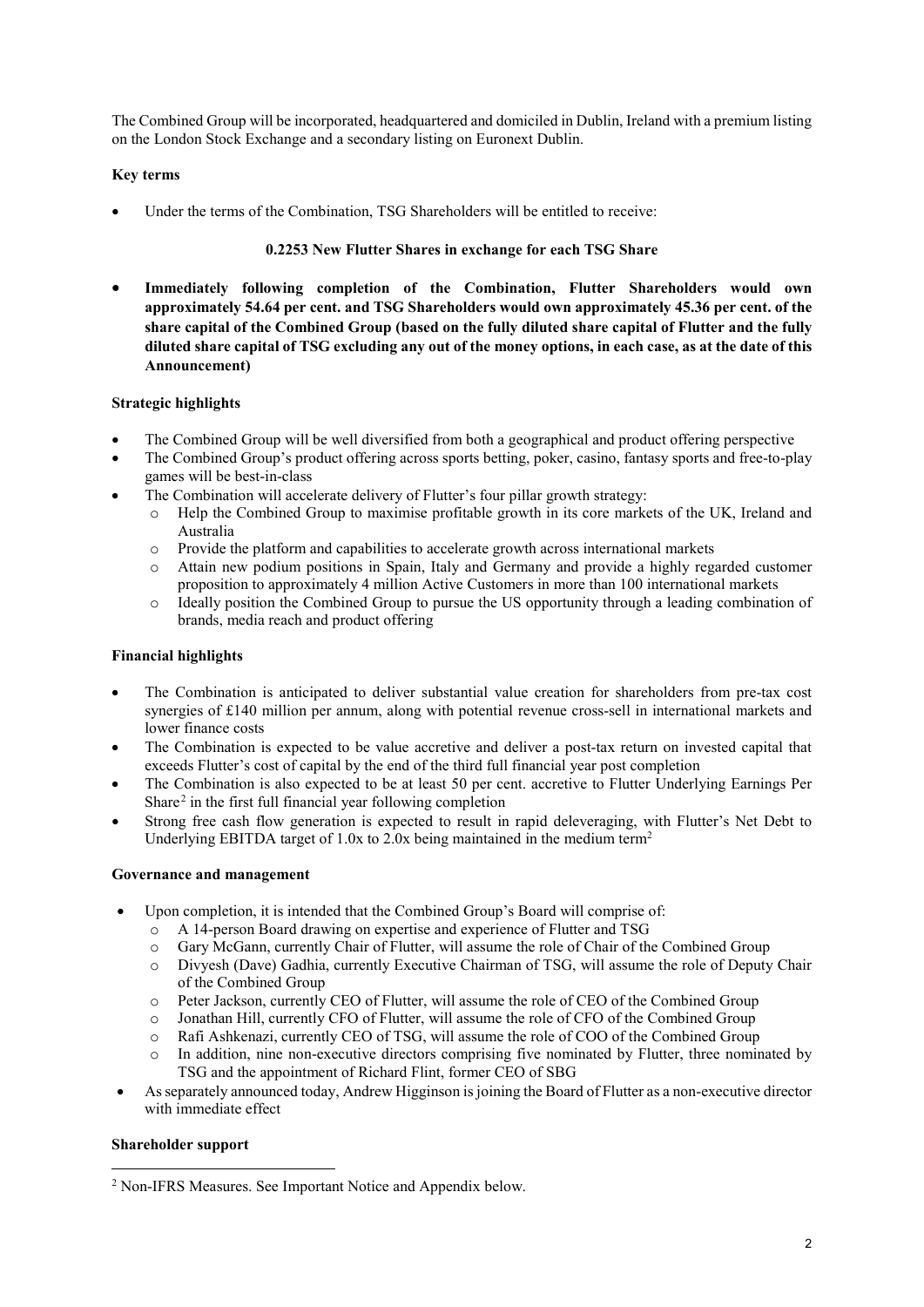- Flutter has entered into voting support agreements with the Directors of TSG, Caledonia (Private) Investments Pty Limited and ValueAct Holdings LP under which they have each agreed, subject to certain termination rights, to vote all of the TSG Shares held by them in favour of the Combination at a meeting of TSG's shareholders, which represents in total approximately 23.79 per cent. of the existing issued common shares of TSG
- The Directors of Flutter have entered into irrevocable commitments to vote in favour of the Combination in the relevant resolutions at the Flutter shareholder meeting in respect of their own beneficial holdings totalling 20,552 Flutter Shares representing approximately 0.03 per cent. of existing issued ordinary share capital of Flutter

## **Strategic third party relationships**

- In order to achieve economic alignment of Flutter's and TSG's strategic third party relationships across their respective US businesses, Flutter has entered into arrangements, conditional on completion of the Combination, with FOX Sports (TSG's US media partner for FOX Bet), Fastball Holdings LLC ("Fastball") and Boyd Interactive Gaming LLC ("Boyd") (together Flutter's co-shareholders in FanDuel Group):
	- $\circ$  FOX Sports to have the right to acquire an approximate 18.5 per cent. equity interest in FanDuel Group at its market value in 2021 (structured as a 10-year option from 2021, subject to a carrying value adjustment)
	- o Fastball and Boyd will receive a total payment of 12.5 per cent. of the increase in FOX Bet's market value between completion of the Combination and the exercise of Flutter's option to acquire Fastball's remaining equity interest in FanDuel Group in July 2023 (also subject to a carrying value adjustment)
	- o Commitment by all parties to discuss options for further alignment prior to completion of the Combination
- In return, each of FOX Sports, Fastball and Boyd have waived the exclusivity provisions that form part of the existing contractual arrangements in relation to the relevant US subsidiaries of TSG and Flutter

### **Conditionality and timing to completion**

- The Combination is conditional upon, amongst other things:
	- o Approval of the Combination by Flutter Shareholders (by ordinary resolution) as a Class 1 transaction under the UK Listing Rules of the FCA at a general meeting of Flutter
	- o The FCA, the London Stock Exchange and Euronext Dublin agreeing to admit Flutter's enlarged ordinary share capital to (i) listing on the premium listing segment of the Official List of the FCA and to a secondary listing on the Official List of Euronext Dublin; and (ii) trading on the London Stock Exchange's main market for listed securities and the Euronext Dublin Market
	- o Approval of the Combination by at least 66 2/3 per cent. of TSG Shareholders voting at a special meeting of TSG Shareholders and Ontario court approval of the plan of arrangement
	- o Relevant merger control, foreign investment and gaming related approvals being obtained, including in the UK, Ireland, Australia, the US and Canada
- The approval of Flutter and TSG Shareholders is expected to be sought in the second quarter of 2020. Completion is expected to occur during the second or third quarter of 2020

#### **Commenting on today's announcement, Gary McGann, Chair of Flutter said:**

*"This is an exciting and transformational combination that will bring together two strong, complementary businesses to create a global leader in the fast-growing online sports betting and gaming industry.* 

*Under Peter Jackson's leadership we will bring together a management team with the experience required to ensure a successful integration of the businesses, with minimal disruption, during a time of unprecedented change in the sector.* 

*The Combined Group will be a strong voice in the promotion of responsible gaming worldwide and will lead industry standards on the protection of customers, whilst building sustainable relationships with them."*

### **Commenting on today's announcement, Divyesh (Dave) Gadhia, Executive Chairman of TSG said:**

*"The Board of TSG and I are delighted to recommend this exciting combination of TSG and Flutter, which we believe will create significant value for TSG's shareholders.*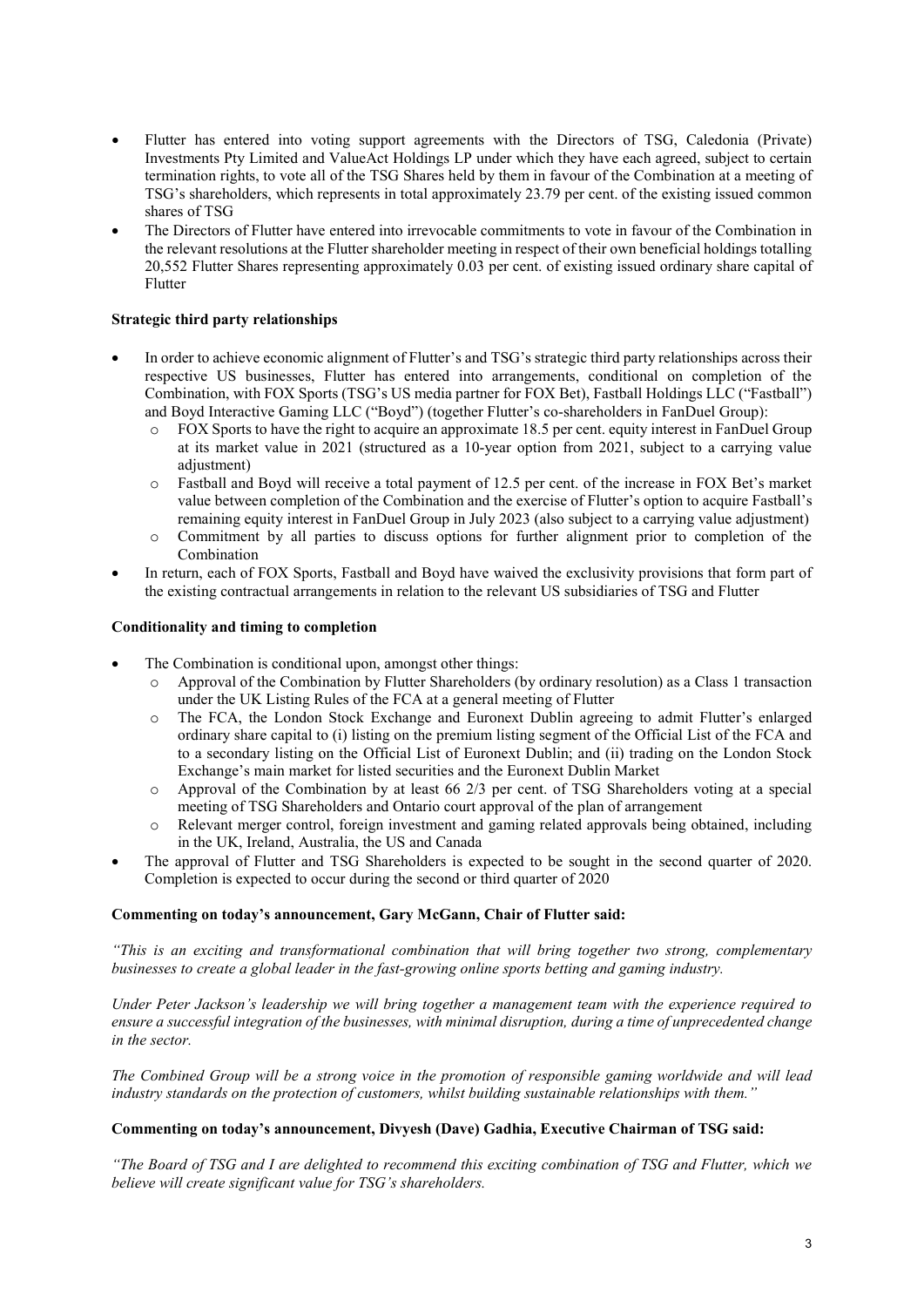*Over the past four years our team, led by Rafi, has been working relentlessly and passionately to stabilise, grow and establish TSG as one of the clear leaders in our industry. We seized new opportunities in poker, significantly grew our casino business, acquired one of the UK's most notable sportsbook brands in Sky Bet, built a significant presence in Australia through BetEasy, and teamed up with FOX Sports to launch FOX Bet to position ourselves to become a leader in the U.S.*

*We have long had respect for Flutter, and believe the combination is a natural next step in the evolution of the business, creating a leader in online betting and gaming with trusted brands, diversified revenues, stand-out technology and the best operational and managerial talent in the industry.*

*With TSG appointing a significant portion of the new Board, we look forward to working together with Gary, Peter and the Flutter team to continue and contribute to the success of our combined business."*

#### **Commenting on today's announcement, Peter Jackson, CEO of Flutter said:**

*"The combination represents a great opportunity to deliver a step change in our presence in international markets and ensure we are ideally positioned to take advantage of the exciting opportunity in the US through a media relationship with FOX Sports as well as our development of US sports betting through Flutter's FanDuel and TSG's FOX Bet brands. We are committed to these two high quality brands to drive the growth of the Combined Group in the US.*

*The combination will turbocharge our existing four-pillar strategy and provide world-class capabilities across sports betting, gaming, daily fantasy sports and poker, as well as greater geographical and product diversification.* 

*We believe the combination of Flutter and TSG will deliver substantial value for shareholders. We will have an exceptional portfolio of leading recreational brands and best-in-class products on industry-leading technology platforms."* 

#### **Commenting on today's announcement, Rafi Ashkenazi, CEO of TSG said:**

*"This exciting combination will allow us to enhance and accelerate our existing strategy. In recent years, we have transformed TSG from a single product operator in poker, to a diverse global leader with multiple product offerings across poker, gaming and sports betting. The combination with Flutter will further enhance our company's core strengths, and position us strongly for the future in this rapidly evolving industry. I'm delighted to be joining the Board of the Combined Group and to serve as its COO."*

### **Commenting on today's announcement, Lachlan Murdoch, Executive Chairman and CEO of Fox Corporation said:**

*"Our FOX Bet partnership is off to a great start, and teaming up with Flutter and FanDuel will allow us to build on that strength and jointly capture the significant market potential ahead of us. We're excited to be able to expand our partnership into FanDuel, which together with FOX Bet, will be a leader in sports wagering in the US."*

#### **Commenting on today's announcement, Richard Flint, said:**

*"I have a lot of admiration for what Rafi and Dave have achieved in first stabilising, and then building one of the most successful gaming companies in the world through the acquisition of great businesses in both the UK and Australia.* 

*In addition, the growth of TSG's online casino operations points to the success TSG has had in cross-selling casino product to its traditional poker customer base.*

*I am excited about the prospect of joining the Board of the Combined Group as a Non-Executive Director following completion of the transaction and believe that the combination of TSG and Flutter will create a compelling proposition in global sports betting and gaming."*

#### **Analyst and Investor Presentations**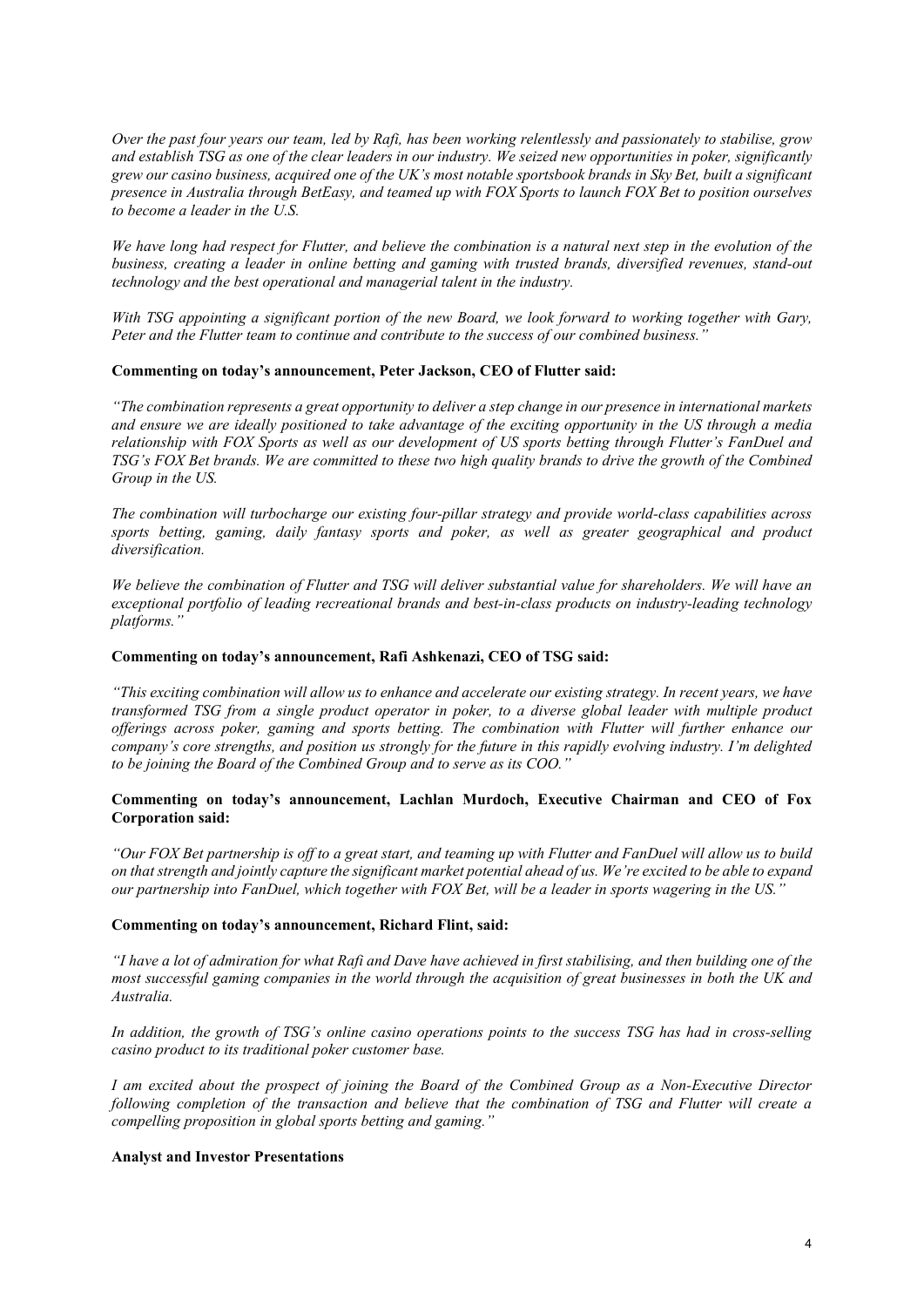- There will be an analysts' and investors' conference call and webcast presentation at 9 a.m. (BST) today. To join the call participants should dial one of the following numbers, using the password 'Flutter', approximately 10 minutes ahead of the scheduled start time.
	- o Standard international access: +44 (0) 20 3003 2666
	- o UK Toll Free: 0808 109 0700<br>
	o New York New York: +1 212
	- o New York New York: +1 212 999 6659<br>
	o USA Toll Free: 1 866 966 5335
	- USA Toll Free: 1 866 966 5335
- An audio recording will be available at [www.flutter.com/investors](http://www.flutter.com/investors) and a replay can also be accessed by dialling one of the numbers below and quoting the conference ID '2979400'.
	- o Standard international access: +44 (0) 203 451 9993<br>
	o UK Toll Free: 0800 633 8453
	-
	- o UK Toll Free: 0800 633 8453<br>
	o USA Toll Free 1 866 583 103: USA Toll Free 1 866 583 1035

## **This summary should be read in conjunction with, and is subject to, the full text of this Announcement (including the text of Important Notice and Appendix).**

# **Enquiries:**

*For further information, please contact:*

| <b>Flutter Entertainment plc</b>                                                |                         |
|---------------------------------------------------------------------------------|-------------------------|
| Jonathan Hill, CFO                                                              | $+3531800238888$        |
| David Jennings, Director of Corporate Finance & Investor Relations              | $+353879513560$         |
| Investor.relations@flutter.com                                                  |                         |
| Goldman Sachs International (Financial adviser and corporate broker to Flutter) |                         |
| Anthony Gutman                                                                  | $+44(0)$ 20 7774 1000   |
| Nick Harper                                                                     |                         |
| Charlie Lytle                                                                   |                         |
| <b>Jimmy Bastock</b>                                                            |                         |
| PJT Partners (Financial adviser to Flutter)                                     |                         |
| Simon Lyons                                                                     | $+44(0)$ 20 3650 1100 / |
| Don Cornwell                                                                    | $+1$ 212 364 7800       |
| Jonathan Hall                                                                   |                         |
| Kush Nanjee                                                                     |                         |
| <b>Goodbody (Corporate broker to Flutter)</b>                                   | $+35316670420/$         |
| <b>Bruce Garrow</b>                                                             | $+44(0)$ 20 3841 6208   |
| James Felix                                                                     |                         |
| John Flynn                                                                      |                         |
| <b>Finsbury (PR adviser to Flutter)</b>                                         |                         |
| James Murgatroyd                                                                | $+44(0)$ 20 7251 3801   |
| Rob Allen                                                                       |                         |
| Drury Porter Novelli (PR adviser to Flutter)                                    | $+35312605000$          |
| <b>Billy Murphy</b>                                                             | $+353872313085$         |
| Cathal Barry                                                                    | $+353872279281$         |
| The Stars Group Inc.                                                            |                         |
| Brian Kyle, CFO                                                                 |                         |
| Vaughan Lewis, Senior Vice President, Communications                            | $+14373715730$          |
| ir@starsgroup.com press@starsgroup.com                                          |                         |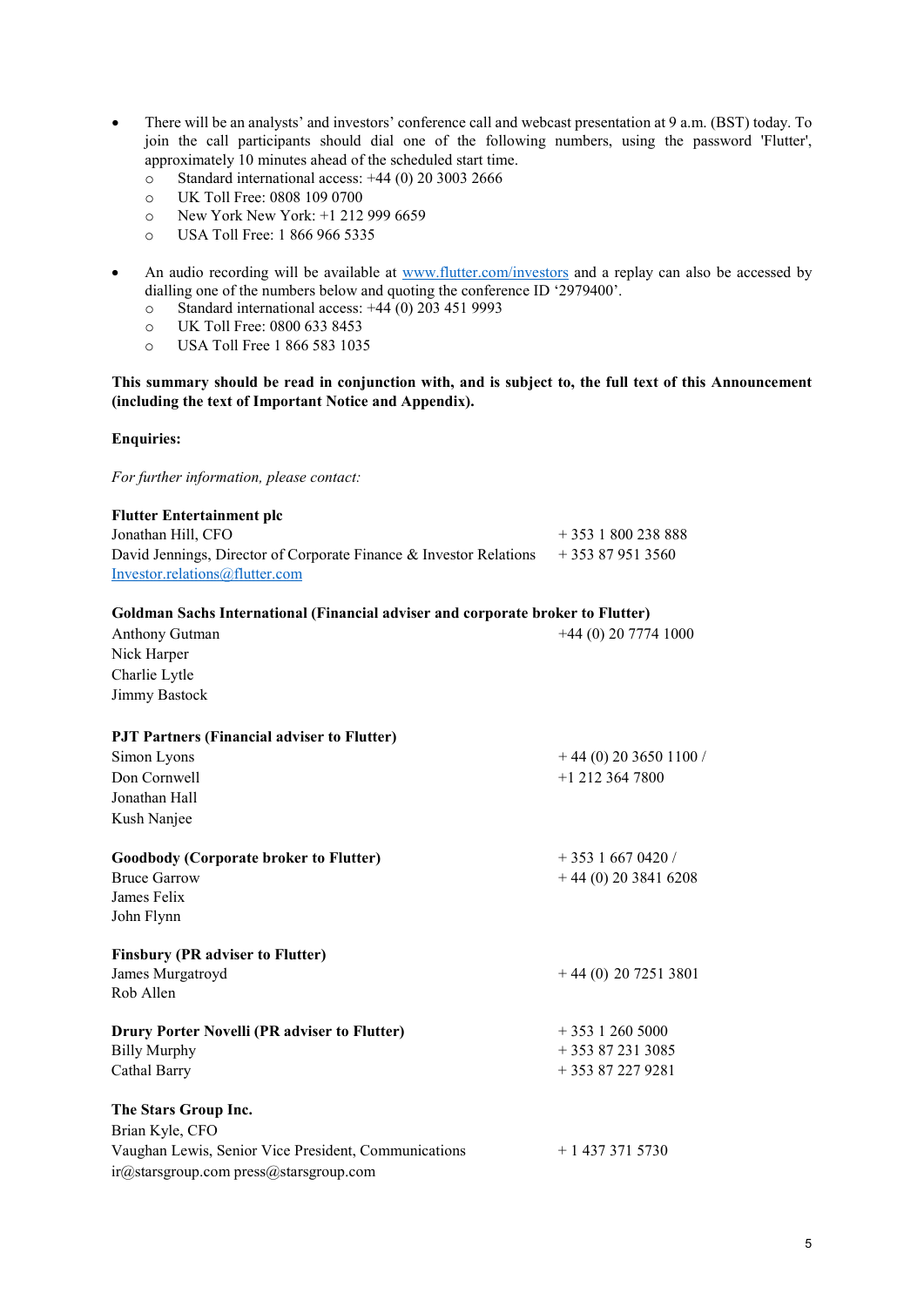| <b>Barclays (Financial adviser to TSG)</b>            |                       |
|-------------------------------------------------------|-----------------------|
| Daniel Ross                                           | $+44(0)$ 20 7623 2323 |
| Tom Erlich                                            |                       |
| Ragavan Bala                                          | $+1$ 212 526 7000     |
| <b>Trond Lossius</b>                                  | $+1$ 416 863 8900     |
| Michael Greaves                                       |                       |
| Moelis & Company LLC (Financial adviser to TSG)       |                       |
| Augusto Sasso                                         | $+12128833800$        |
| Ramy Ibrahim                                          |                       |
| Anton Sahazizian                                      |                       |
| Dan Lee                                               |                       |
| Alan Aberg                                            |                       |
| <b>BMO Capital Markets (Financial adviser to TSG)</b> |                       |
| Nicolas Brunet                                        | $+15142867282$        |
| Greg Meligrigoris                                     | $+14163594401$        |
| Jamie Rogers                                          | + 1 604 443 1491      |
| David Wismer                                          | $+14163598088$        |

Flutter was advised by Goldman Sachs International, PJT Partners, Freshfields Bruckhaus Deringer, Arthur Cox, Blank Rome LLP, Stikeman Elliot LLP and Clayton Utz.

TSG was advised by Barclays, Moelis & Company LLC, BMO Capital Markets, Blake, Cassels & Graydon LLP, Jones Day, Slaughter and May, Osler, Hoskin & Harcourt LLP, A&L Goodbody and Gilbert + Tobin.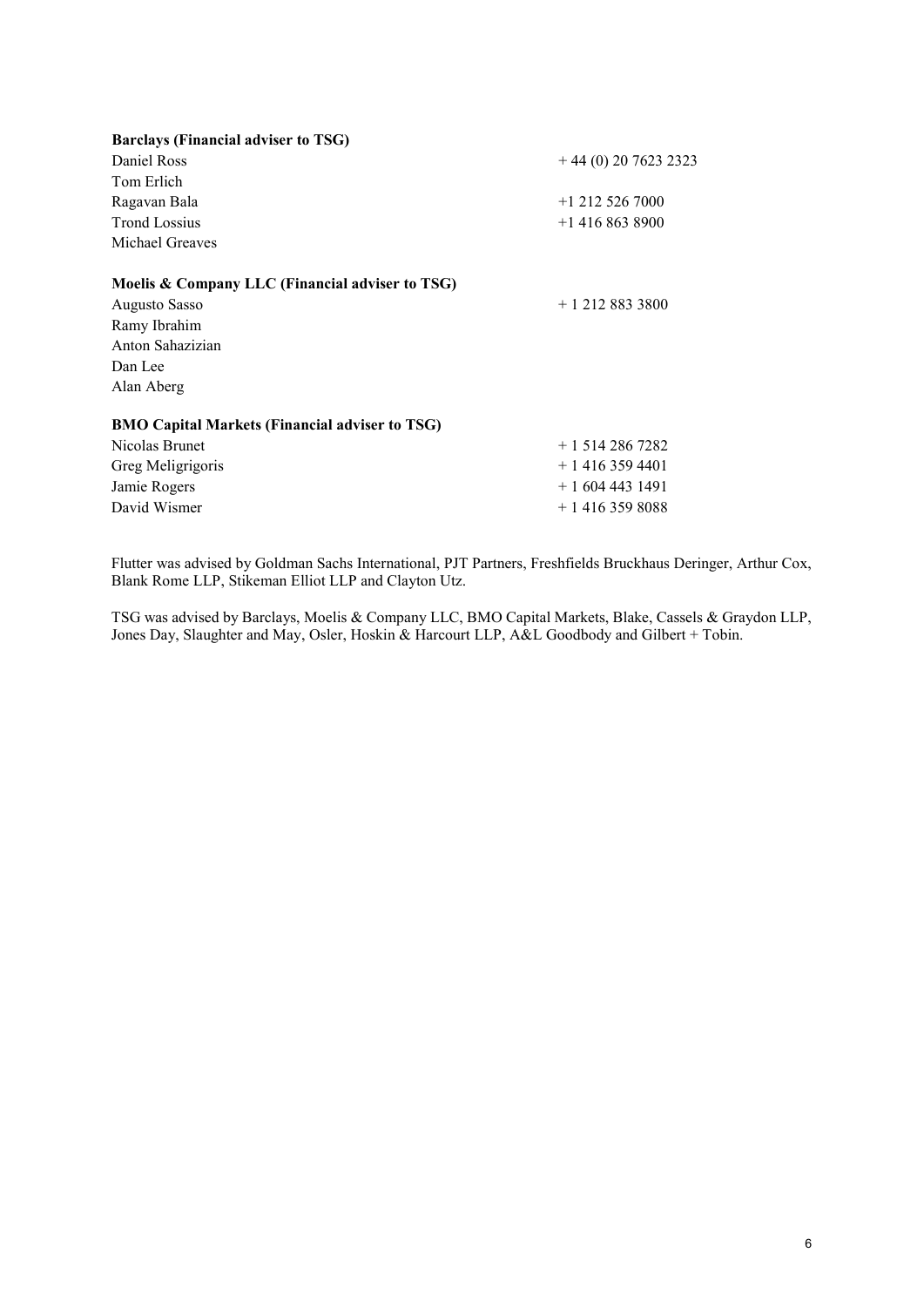#### **Recommended all-share combination of**

#### **Flutter Entertainment plc and The Stars Group Inc.**

#### **Creating a Global Leader in Sports Betting and Gaming**

#### **1. Introduction**

DUBLIN and TORONTO – 2 October 2019 - The Boards of Flutter Entertainment plc ("**Flutter**") (LSE: FLTR) and The Stars Group Inc. ("**TSG**") (Nasdaq: TSG) (TSX: TSGI) are pleased to announce that they have reached agreement on the terms of a recommended all-share combination to be implemented through an acquisition of TSG by Flutter pursuant to a plan of arrangement under the Business Corporations Act (Ontario) (the "**Combination**").

#### **2. The Combination**

Under the terms of the Combination, TSG Shareholders will be entitled to receive:

#### **0.2253 New Flutter Shares in exchange for each TSG Share**

**Immediately following completion of the Combination, Flutter Shareholders would own approximately 54.64 per cent. and TSG Shareholders would own approximately 45.36 per cent. of the share capital of the Combined Group (based on the fully diluted share capital of Flutter and the fully diluted share capital of TSG excluding any out of the money options, in each case, as at the date of this Announcement).**

Flutter Shareholders will be entitled to receive a 2019 Final Dividend of 133 pence per Flutter Share. In addition, Flutter Shareholders will be entitled to a Pro-Rated Dividend, reflecting a time pro-rated amount of the total annual dividend for the financial year ending 31 December 2020, to which Flutter Shareholders would otherwise be entitled.

The Combined Group will be incorporated, headquartered and domiciled in Dublin, Ireland with a premium listing on the London Stock Exchange and a secondary listing on Euronext Dublin.

Following completion of the Combination, New Flutter Shares will be issued as fully paid and will rank pari passu in all respects with the Flutter Shares then in issue, including in respect of the right to receive and retain in full all dividends and other distributions (if any) announced, declared, made or paid or any other return of capital (whether by reduction of share capital or share premium account or otherwise) made, in each case, by reference to a record date falling on or after completion.

The Combination is classified as a Class 1 transaction under the UK Listing Rules of the FCA. Application will be made to the FCA, the London Stock Exchange and the Euronext Dublin for the New Flutter Shares to be admitted to: (i) listing on the premium listing segment of the Official List of the FCA and to a secondary listing on the Official List of Euronext Dublin; and (ii) trading on the London Stock Exchange's main market for listed securities and the Euronext Dublin Market.

### **3. Background**

Flutter and TSG believe that the global online gambling sector continues to exhibit many characteristics that are structurally attractive. For example, in a total gambling market worth an estimated \$450 billion in gross revenues in 2018, approximately 11 per cent. was online with online having grown at approximately 11 per cent. compound annual growth rate between 201[3](#page-6-0) and 2018<sup>3</sup>. Flutter and TSG are confident that there remains a long runway of growth left for online and mobile gambling. Migration from retail to online / mobile gambling remains a key driver of growth with each one percentage point move from offline to online spend generating an additional \$4 billion in extra online revenue. [4](#page-6-1)

In addition, favourable regulatory progress is leading to the opening of new online markets, with the most exciting example being the recent expansion of the US sports betting sector. Flutter and TSG believe that having a

 $\overline{\phantom{a}}$ 

<span id="page-6-0"></span><sup>3</sup> Source: H2 Gambling Capital ("**H2GC**")

<span id="page-6-1"></span><sup>4</sup> Source: H2GC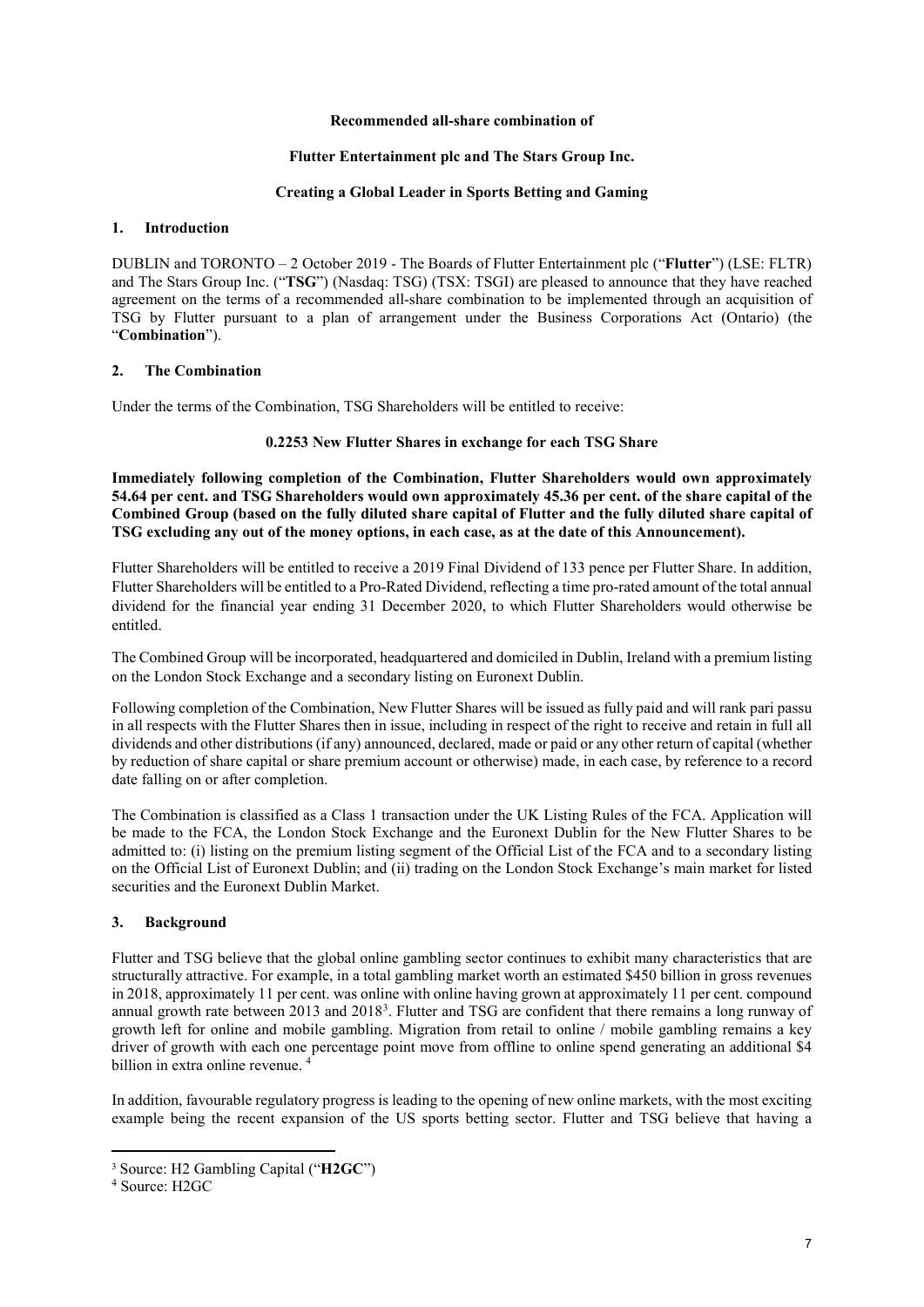combination of proven, developed technology platforms, world-class brands and complementary product offerings will be key to taking advantage of these growth opportunities.

While the industry remains attractive from a structural growth perspective, it has been, and will continue to be, subject to evolving regulatory and tax changes that can adversely impact the economics for online operators. Recent changes have included online gaming tax increases in the UK, Australia and Ireland, as well as changes to the regulation of fixed odds betting terminals in the UK. These changes, in what are already some of the most highly competitive online gambling markets in the world, have emphasised the importance of having more diversified and sustainable revenue streams.

## **4. Reasons for the Combination**

Flutter and TSG believe that the Combination will:

- Accelerate delivery of Flutter's four pillar strategy, particularly as it relates to international growth and presence
- Help the Combined Group to maximise profitable growth in its core markets of the UK, Ireland and Australia
- Ideally position the Combined Group to pursue the US opportunity through a leading combination of brands, media reach and product offering
- Create a highly diversified business, both from a geographic and product perspective
- Create significant value through the delivery of material synergies

Flutter and TSG believe that following the Combination, the Combined Group will be better positioned to continue investing in its products and to enhance its customer offering while driving efficiencies across its cost base. The Combination will improve the operating efficiency of the business and lead to the sharing of best practice across both businesses. It will support continued investment in technology, product innovation, data analytics, brands and responsible gambling. Together, Flutter and TSG, expect this to result in enhanced returns on investment.

In addition, Flutter and TSG believe that the Combination can be a strong, leading voice in the promotion of responsible gambling protections globally. Both are leading advocates of creating a culture of responsible gambling, by, amongst other things, building long-term sustainable relationships with their customers and utilising technology to protect their customers, especially those at risk from potential harm. The Combined Group will be well placed to improve and lead industry standards for player protection by continuing to work collaboratively with regulators, while maintaining best-in-class responsible gambling product offerings.

# **5. Shape of the combined business**

**.** 

The Combined Group will serve customers in over 100 countries globally. On a proforma<sup>[5](#page-7-0)</sup> basis, based on 2018 reported financials, the Combined Group would have generated approximately 49 per cent. of its revenues in the UK and Ireland, 15 per cent. in Australia, 5 per cent. in the United States and 31 per cent. in other countries. In addition, regulated markets would have accounted for approximately 82 per cent. of combined revenue, with no single unregulated market accounting for more than 3 per cent. <sup>[6](#page-7-1)</sup>

In 2018, proforma online revenues for the Combined Group would have been in excess of £3.8 billion. The Combination will also result in a balanced product portfolio, with the Combined Group having generated approximately 45 per cent. of proforma 2018 revenue in online sports betting, 22 per cent. in online gaming, 18 per cent. in online poker and 15 per cent. from other products and services (including retail).

As such, the product and geographical diversity that the Combination provides will position the Combined Group to better manage further tax and regulatory change facing the sector.

## **6. An acceleration in the delivery of the Flutter four pillar growth strategy**

<span id="page-7-0"></span><sup>5</sup> For purposes of this Announcement, "proforma" and "combined" means as if the completion occurred as of the first day of the applicable financial or calendar year. With respect to TSG and fiscal and calendar 2018, this reflects the consolidated financial results of TSG, SBG and BetEasy as if TSG had owned SBG and BetEasy since 1 January 2018 (but excluding William Hill Australia before it was acquired in April 2018).

<span id="page-7-1"></span><sup>6</sup> Regulated revenue based on proforma H1 2019 revenues of Flutter and TSG. Includes revenues generated from regulated or locally taxed jurisdictions for TSG (excluding Germany) and regulated markets for Flutter.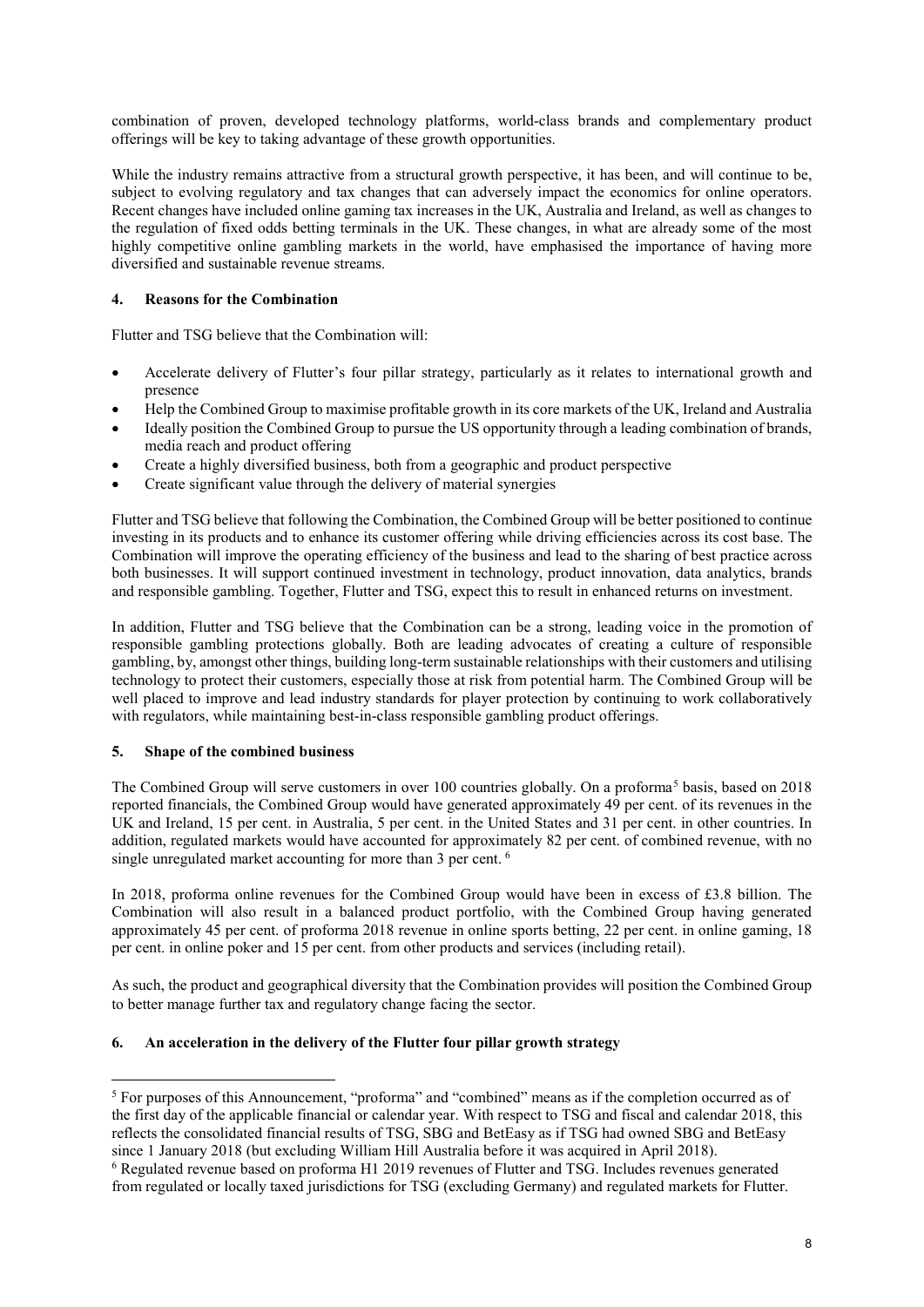## *Pillar 1 - To maximise profitable growth in core markets*

Flutter expects the Combination to enhance the customer proposition and profitability through cost synergies in Flutter's core markets of UK, Ireland and Australia.

The combined offering of Sky Bet, Paddy Power and Betfair in the UK and Ireland, and of Sportsbet and BetEasy in Australia should provide the Combined Group with access to trusted brands with a sustainable base of highly recreational customers. In addition, the Combined Group should also be able to benefit from "best practice" sharing, leading content innovation and the symbiotic relationship that Sky Bet has with Sky.

The Combined Group is also expected to benefit from significant cost synergies in its core markets from the integration of operations and enhanced returns on technology and marketing investment.

### *Pillar 2 - To grow in the rest of the world*

The Combination will facilitate a step-change in the international growth prospects of the Combined Group.

TSG's International segment currently has an annual Active Customer base of approximately 4 million and would increase Flutter's revenues from international markets six-fold<sup>[7](#page-8-0)</sup>. Flutter believes that the Combined Group would be very well positioned to offer its high-quality sports betting offerings to that customer base. Flutter customers should benefit from having access to an improved casino and poker offering. TSG has achieved growth in casino in recent years through a cross-selling strategy to its poker customer base. Over 30 per cent. of TSG's Active Customer base in select international markets are now multi-product customers. The Combined Group expects that such cross-sell initiatives can be further extended to sports betting, in turn driving revenue growth in international markets.

TSG's poker business shares a number of characteristics with Flutter's Betfair Exchange business, including bestin-class liquidity, a highly regarded customer proposition, product investment and integrity to create a winning ecosystem. TSG's poker business is highly profitable and cash generative, delivering strong margins and free cash flow conversion.

# *Pillar 3 - Attain podium positions in additional regulated markets*

The Combination will bring the number of online markets where Flutter enjoys a podium position to eight: UK, Ireland, Australia, US, Georgia, Spain, Italy and Germany, with the final three positions being attained as a result of the Combination. In addition, TSG's strong presence in a long list of other markets will enable the Combined Group to accelerate its international growth. This will be aided by TSG's platform capabilities expanding Flutter's current offering of languages (to approximately 30), currencies (to more than 25) and payment options (to more than 55).

Flutter therefore expects the Combination to improve the diversification of the Combined Group and overall growth profile of the business outside of its current core markets.

 $\overline{\phantom{a}}$ 

<span id="page-8-0"></span><sup>7</sup> Proforma 2018 revenue from markets outside of the UK, Ireland, Australia and the US as if Flutter had owned TSG since 1 January 2018, represented as a multiple of Flutter's 2018 revenue from markets outside of the UK, Ireland, Australia and the US.

<sup>8</sup> Non-IFRS Measure. See Important Notice and Appendix below.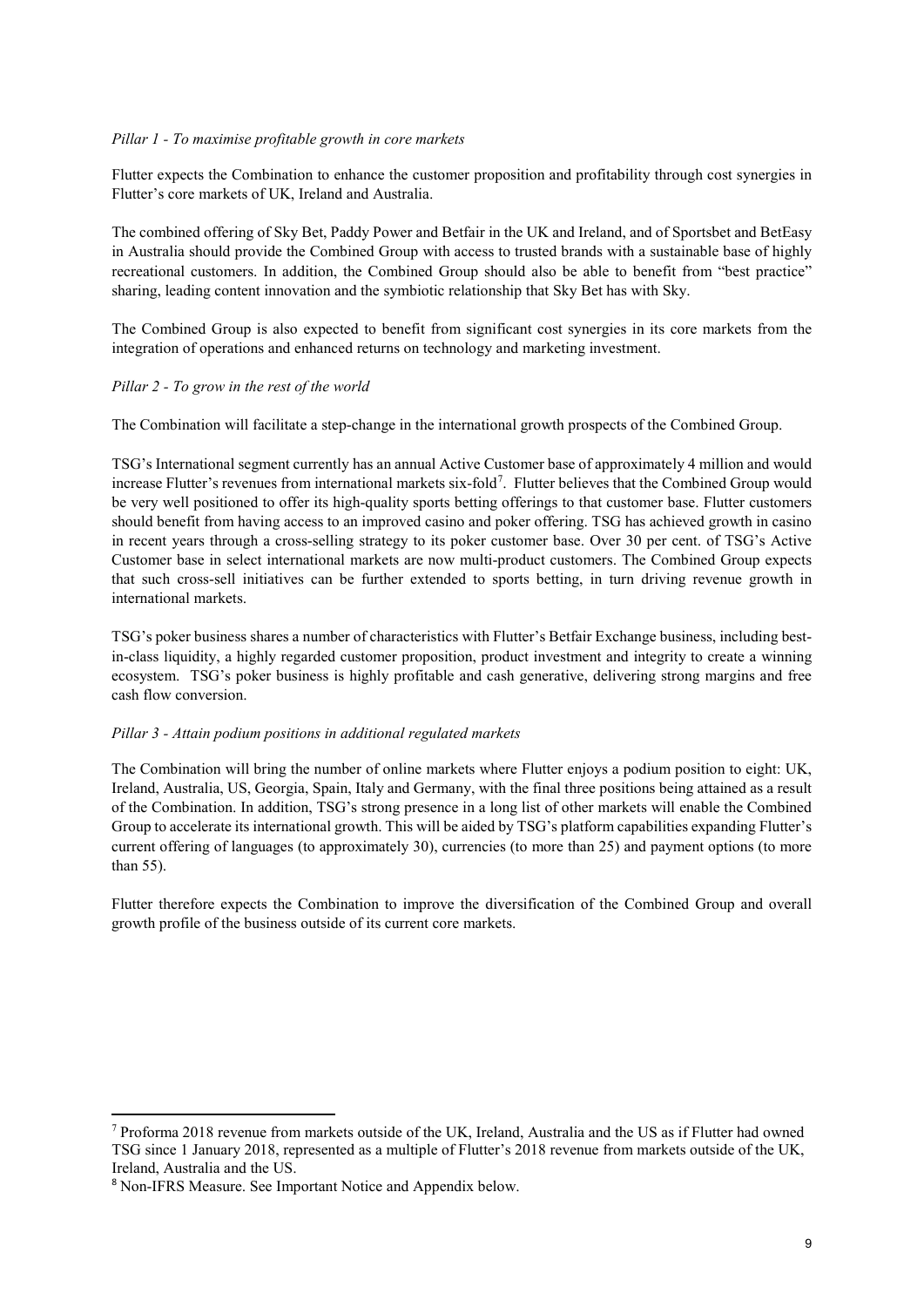### *Pillar 4 - Pursue US opportunity rigorously*

In the United States, the Combined Group will benefit from excellent brand recognition and marketing assets through the combined offering of FanDuel, FOX Bet, TVG and PokerStars.

The Combination brings together a leading online sports betting operator in the United States (FanDuel) with a high profile national media partner in FOX. The Combined Group will benefit from a leading product ecosystem across free-to-play, daily fantasy sports, sports betting, horse racing, poker and casino to drive lower customer cost per acquisition and higher customer life time value.

The Combined Group's position will be underpinned by market access in up to 24 states, an established horse racing footprint in 33 states and access to daily fantasy sports in over 40 states. It is also expected to benefit from best-in-class distribution across the United States through over 100 million FOX Sports viewers, a FanDuel customer database in excess of 8 million and two wagering focused TV channels available in 45 million homes across the United States.

Flutter and TSG expect that the Combined Group will deploy a dual brand strategy from a single platform to maximise the addressable market opportunity across a broader spectrum of customers whilst benefiting from significant operating leverage.

In order to achieve economic alignment of Flutter's and TSG's strategic third party relationships across their respective US businesses, Flutter has entered into arrangements, conditional on completion of the Combination, with FOX (TSG's US media partner for FOX Bet), Fastball and Boyd (together Flutter's co-shareholders in FanDuel Group):

- FOX to have the right to acquire an approximate 18.5 per cent. equity interest in FanDuel Group at its market value in 2021 (structured as a 10-year option from 2021, subject to a carrying value adjustment)
- Fastball and Boyd will receive a total payment of 12.5 per cent. of the increase in FOX Bet's market value between completion of the Combination and the exercise of Flutter's option to acquire Fastball's remaining equity interest in FanDuel Group in July 2023 (also subject to a carrying value adjustment)
- Commitment by all parties to discuss options for further alignment prior to completion of the Combination

In return, each of FOX, Fastball and Boyd have waived the exclusivity provisions that form part of the existing contractual arrangements in relation to the US subsidiaries of TSG and Flutter.

### *Deliver significant value for shareholders*

#### *Material cost synergies*

Flutter and TSG have significant experience in delivering shareholder value from acquiring and successfully integrating large-scale businesses. The Boards of Flutter and TSG expect material cost synergies to result from the Combination which underpins the strategic rationale for the transaction and the significant value creation opportunity for shareholders. The complementary nature of the businesses and ability to leverage an enhanced global customer offering for the Combined Group are key drivers of the identified synergies.

Flutter and TSG expect that the Combination will generate material pre-tax cost synergies of approximately £140 million per annum, with target run-rate phasing of £25 million, £115 million, and £140 million in the three 12month periods following completion. These synergies are separate from and in addition to TSG's previously announced synergies of \$100 million recurring per annum resulting from the acquisition of SBG in July 2018 which it continues to expect to achieve in fiscal year 2020. The anticipated synergies are expected to be achieved primarily by removing duplication in corporate functions, procurement efficiencies, API based integration of technology functions, and marketing economies of scale.

<span id="page-9-0"></span>In achieving these synergies, the Combined Group expects to incur aggregate cash implementation costs of approximately £180 million. These will be incurred in the first two years following completion.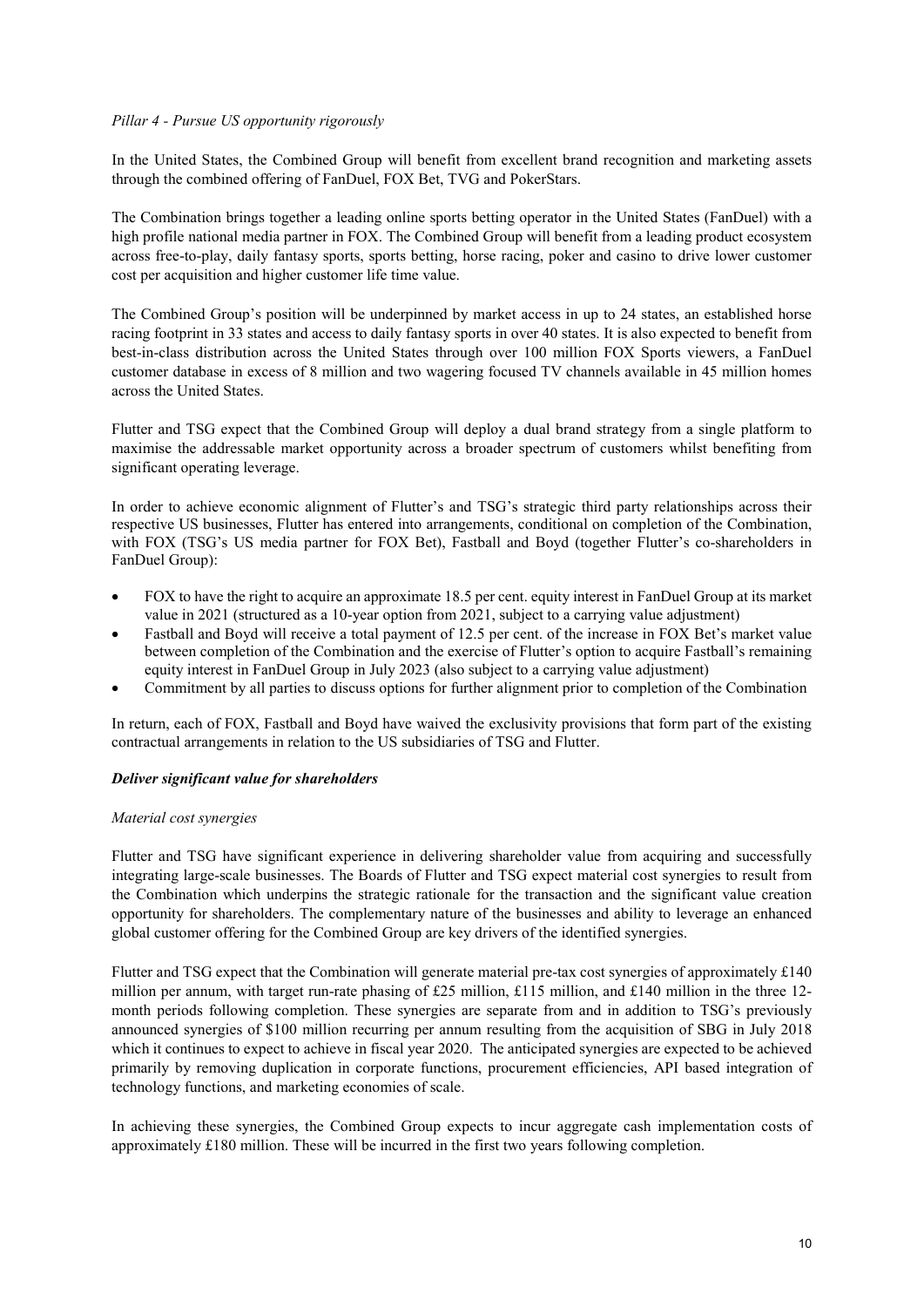In addition, the Combined Group is expected to realise revenue cross-sell in international markets and financing synergies through the refinancing of TSG's existing debt given the expected financial and credit profile of the Combined Group.

Flutter and TSG also have a strong understanding of each other's respective businesses which has been supplemented by a comprehensive mutual due diligence exercise prior to announcement of the Combination. A key focus for the management of the Combined Group will be minimising disruption during the integration process, maintaining momentum in the existing businesses and progress on delivery in the US.

# *Strong expected return on invested capital and Underlying Earnings Per Share*[8](#page-9-0) *accretion*

Flutter expects the Combination to be value accretive and deliver a post-tax return on invested capital which exceeds Flutter's cost of capital by the end of the third full financial year following completion. The Combination is also expected to be at least 50 per cent. accretive to Flutter's Underlying Earnings Per Share in the first full financial year following completion. Flutter is confident that the returns from the Combination would continue to be attractive for Flutter Shareholders in the event of further regulatory headwinds in certain countries in which TSG serves customers.

# *Deliver a robust financial profile with strategic flexibility and sustainable shareholder returns*

The Boards of Flutter and TSG have considered the future capital management policy for the Combined Group and expect that at completion the leverage of the Combined Group will be approximately 3.5x Net Debt to Underlying EBITDA excluding synergies<sup>8</sup>. The Combined Group would have delivered combined 2018 Underlying EBITDA Margin<sup>8</sup> of approximately 30 per cent. which, supplemented with synergies, supports high cash generation for the Combined Group. The strong cash generation profile of the Combined Group is expected to result in rapid deleveraging, with the Combined Group maintaining Flutter's existing target Net Debt to Underlying EBITDA ratio of 1.0x to 2.0x over the medium term.

### **7. Governance and management**

Upon completion, it is intended that the Combined Group's Board will comprise:

- A 14-person Board drawing on expertise and experience of Flutter and TSG
- Gary McGann, currently Chair of Flutter, will assume the role of Chair of the Combined Group
- Divyesh (Dave) Gadhia, currently Executive Chairman of TSG, will assume the role of Deputy Chair of the Combined Group
- Peter Jackson, currently CEO of Flutter, will assume the role of CEO of the Combined Group
- Jonathan Hill, currently CFO of Flutter, will assume the role of CFO of the Combined Group
- Rafi Ashkenazi, currently CEO of TSG, will assume the role of COO of the Combined Group
- In addition, nine non-executive directors comprising five nominated by Flutter, three nominated by TSG and the appointment of Richard Flint, former CEO of SBG

As separately announced today, Andrew Higginson is joining the Board of Flutter as a non-executive director with immediate effect.

Both Flutter and TSG are built on the strength of their people which are the single most important assets to each business. The Combined Group will draw on the array of talent and experience in both companies to lead the business.

### **8. Dividend policy for the Combined Group**

Flutter Shareholders will be entitled to receive a 2019 Final Dividend of 133 pence per Flutter Share. In addition, Flutter Shareholders will be entitled to a Pro-Rated Dividend, reflecting a time pro-rated amount of the total annual dividend for the financial year ended 31 December 2020, to which Flutter Shareholders would otherwise be entitled.

 <sup>8</sup> Non-IFRS Measure. See Important Notice and Appendix below.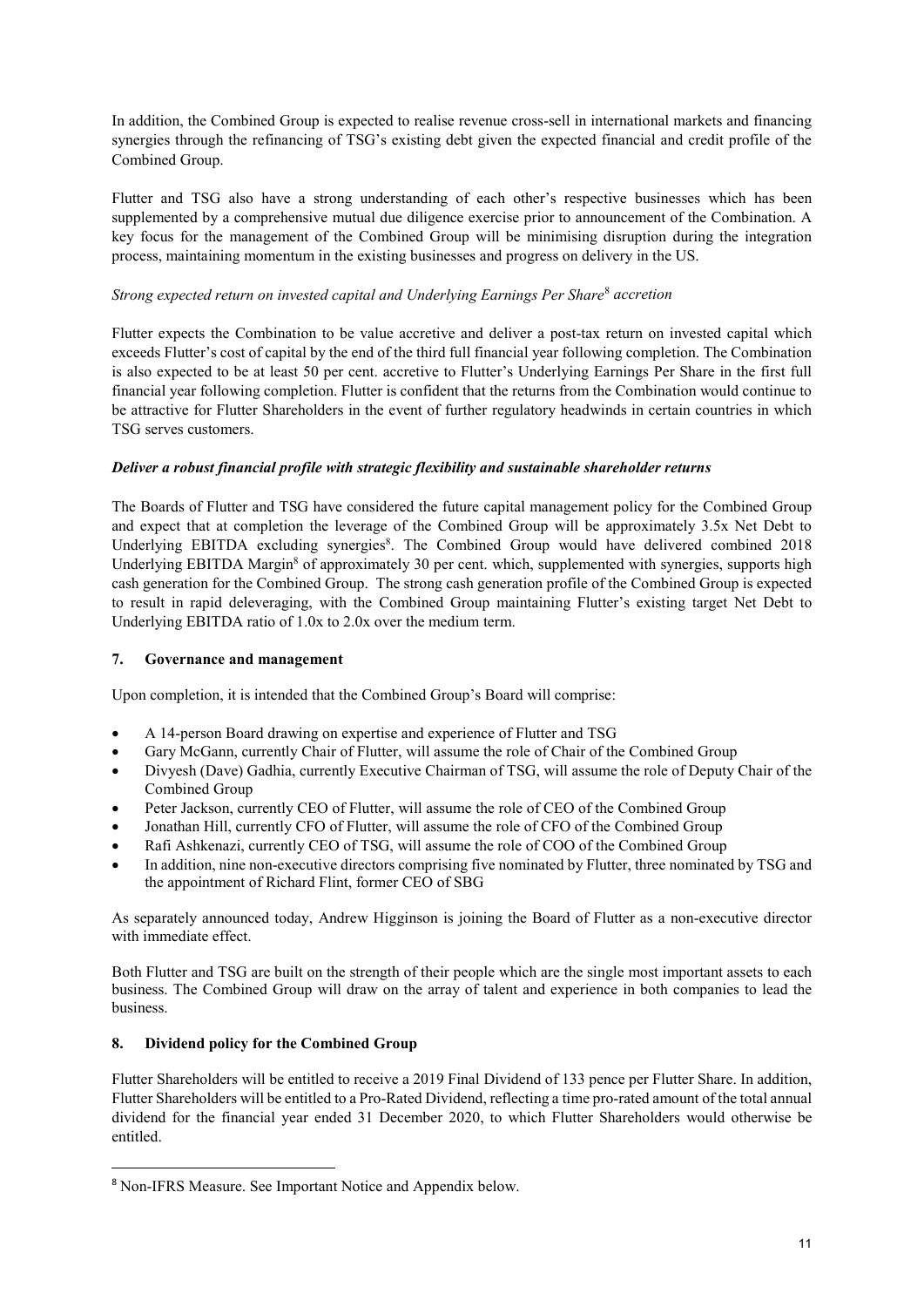It is the intention of the Combined Group to maintain its dividend per share at 200p until such time as the Combined Group's Net Debt to Underlying EBITDA ratio falls below 2.0x.

## **9. Shareholder support**

The Directors of TSG have entered into voting support agreements under which they have agreed, subject to certain termination rights, to vote the TSG Shares held by them in favour of the Combination in the relevant resolutions at the TSG shareholder meeting in respect of their own beneficial holdings totalling approximately 0.09 per cent. of existing issued common shares of TSG. Flutter has also entered into a voting support agreement with Caledonia (Private) Investments Pty Limited and ValueAct Holdings LLP under which they have each agreed, subject to certain termination rights, to vote all of the TSG Shares held by them in favour of the Combination in the relevant resolutions at the TSG shareholder meeting, representing in total approximately 23.70 per cent of the existing issued common shares of TSG.

The Directors of Flutter have entered into irrevocable commitments to vote in favour of the Combination in the relevant resolutions at the Flutter shareholder meeting in respect of their own beneficial holdings totalling 20,552 Flutter Shares representing approximately 0.03 per cent. of existing issued ordinary share capital of Flutter.

## **10. Conditionality**

The Combination is conditional upon, amongst other things:

- Approval of the Combination by Flutter Shareholders (by ordinary resolution) as a Class 1 transaction under the UK Listing Rules of the FCA at a general meeting of Flutter
- The FCA, the London Stock Exchange and Euronext Dublin agreeing to admit Flutter's enlarged ordinary share capital to (i) listing on the premium listing segment of the Official List of the FCA and to a secondary listing on the Official List of Euronext Dublin; and (ii) trading on the London Stock Exchange's main market for listed securities and the Euronext Dublin Market
- Approval of the Combination by at least 66 2/3 per cent. of TSG Shareholders voting at a special meeting of TSG Shareholders and Ontario court approval of the plan of arrangement
- Relevant merger control, foreign investment and gaming related approvals being obtained, including in the UK, Ireland, Australia, the US and Canada

The approval of Flutter and TSG Shareholders is expected to be sought in the second quarter of 2020. Completion is expected to occur during the second or third quarter of 2020.

The arrangements with Fastball in relation to FOX Bet constitute a smaller related party transaction under LR 11.1.10 R.

### **11. Key Terms of the Arrangement Agreement**

The Arrangement Agreement details the terms of the Combination, key amongst which are:

- The governance and management arrangements of the Combined Group, as summarised in paragraph 7 above
- The conditions to the Combination, as summarised in paragraph 10 above
- The specific mechanics of the various shareholder and Ontario court approval steps, as summarised in paragraph 12 below
- Certain circumstances in which Flutter or TSG may terminate the Arrangement Agreement, including circumstances in which a termination payment of approximately £60 million will be payable by either party
- Certain restrictions on the conduct of business by Flutter and TSG in the period between entry into the Arrangement Agreement and completion
- The Arrangement Agreement contains customary provisions for a transaction of this nature, including customary representations and warranties, covenants, undertakings and conditions

# **12. Steps to completion**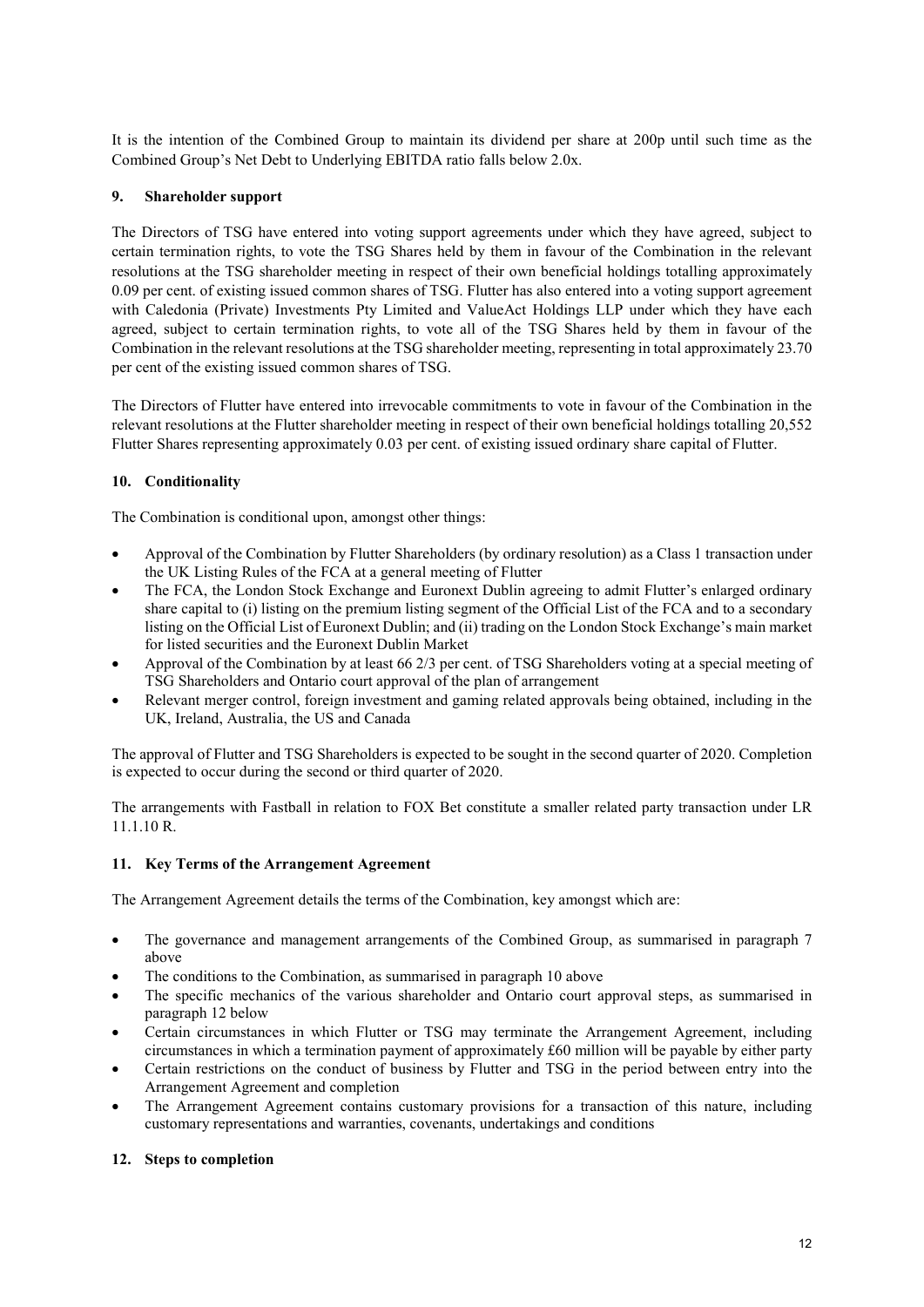The approval of Flutter and TSG Shareholders is expected to be sought in the second quarter of 2020 followed by Ontario court approval. Completion is expected to occur during the second or third quarter of 2020. The Flutter prospectus and shareholder circular and TSG information circular will be sent or made available to the relevant shareholders of Flutter and TSG in due course.

## **13. Board recommendation**

The Board of TSG has determined that the Combination is in the best interests of TSG based on a number of factors and has unanimously approved the terms of the Combination and intends to recommend that its shareholders vote in favour of the Combination.

Barclays, Moelis and BMO Capital Markets have each provided an opinion to TSG's Board that, as of the date thereof and subject to the assumptions, limitations, and qualifications set out therein, the consideration to be received by TSG Shareholders pursuant to the Combination, is fair, from a financial point of view, to such holders.

# **About Flutter**

Flutter is a global sports betting and gaming operator and is divided into four divisions:

- Online, which runs the Paddy Power, Betfair and Adjarabet online sports betting and gaming brands;
- Australia, which consists of the Sportsbet online sports betting brand, a leading corporate bookmaker in Australia;
- US, which operates as FanDuel Group and runs the FanDuel sportsbook and daily fantasy sports brands, the TVG broadcasting and advanced deposit wagering network and the Betfair online casino in New Jersey; and
- Retail, which runs over 620 Paddy Power retail betting shops across the UK and Ireland.

## **About The Stars Group**

TSG is a provider of technology-based product offerings in the global gaming industries. Its brands have millions of registered customers globally and collectively are leaders in online and mobile betting, poker, casino and other gaming-related offerings. TSG owns or licenses gaming and related consumer businesses and brands, including PokerStars, PokerStars Casino, BetStars, Full Tilt, FOX Bet, BetEasy, Sky Bet, Sky Vegas, Sky Casino, Sky Bingo, Sky Poker, and Oddschecker, as well as live poker tour and events brands, including the PokerStars Players No Limit Hold'em Championship, European Poker Tour, PokerStars Caribbean Adventure, Latin American Poker Tour, Asia Pacific Poker Tour, PokerStars Festival and PokerStars MEGASTACK. TSG is one of the world's most licensed online gaming operators with its subsidiaries collectively holding licenses or approvals in 21 jurisdictions throughout the world, including in Europe, Australia, and the Americas. TSG's vision is to become the world's favorite iGaming destination and its mission is to provide its customers with winning moments.

TSG reported total assets of \$11,112.3 million as at 30 June 2019. For the financial year ended 31 December 2018, TSG reported Adjusted EBITDA of \$780.9 million and a loss before tax of \$109.9 million. On a proforma basis (reflecting consolidated financial results of TSG, SBG and BetEasy as if TSG had owned SBG and BetEasy since 1 January 2018 but excluding William Hill Australia before it was acquired in April 2018), TSG had Adjusted EBITDA of \$919.9 million for the same period.

This Announcement contains inside information. The person responsible for arranging the release of this Announcement is Edward Traynor, Company Secretary of Flutter. The date and time of this Announcement are the same as the date and time it has been communicated to the media.

# **IMPORTANT NOTICE**

Goldman Sachs International, which is authorised by the UK Prudential Regulatory Authority and regulated by the UK Financial Conduct Authority and the UK Prudential Regulatory Authority, is acting exclusively for Flutter and for no one else and will not be responsible to anyone other than Flutter for providing the protections afforded to its clients or for providing advice in relation to the matters referred to in this Announcement. Neither Goldman Sachs International, nor any of its affiliates, owes or accepts any duty, liability or responsibility whatsoever (whether direct or indirect, whether in contract, in tort, under statute or otherwise) to any person who is not a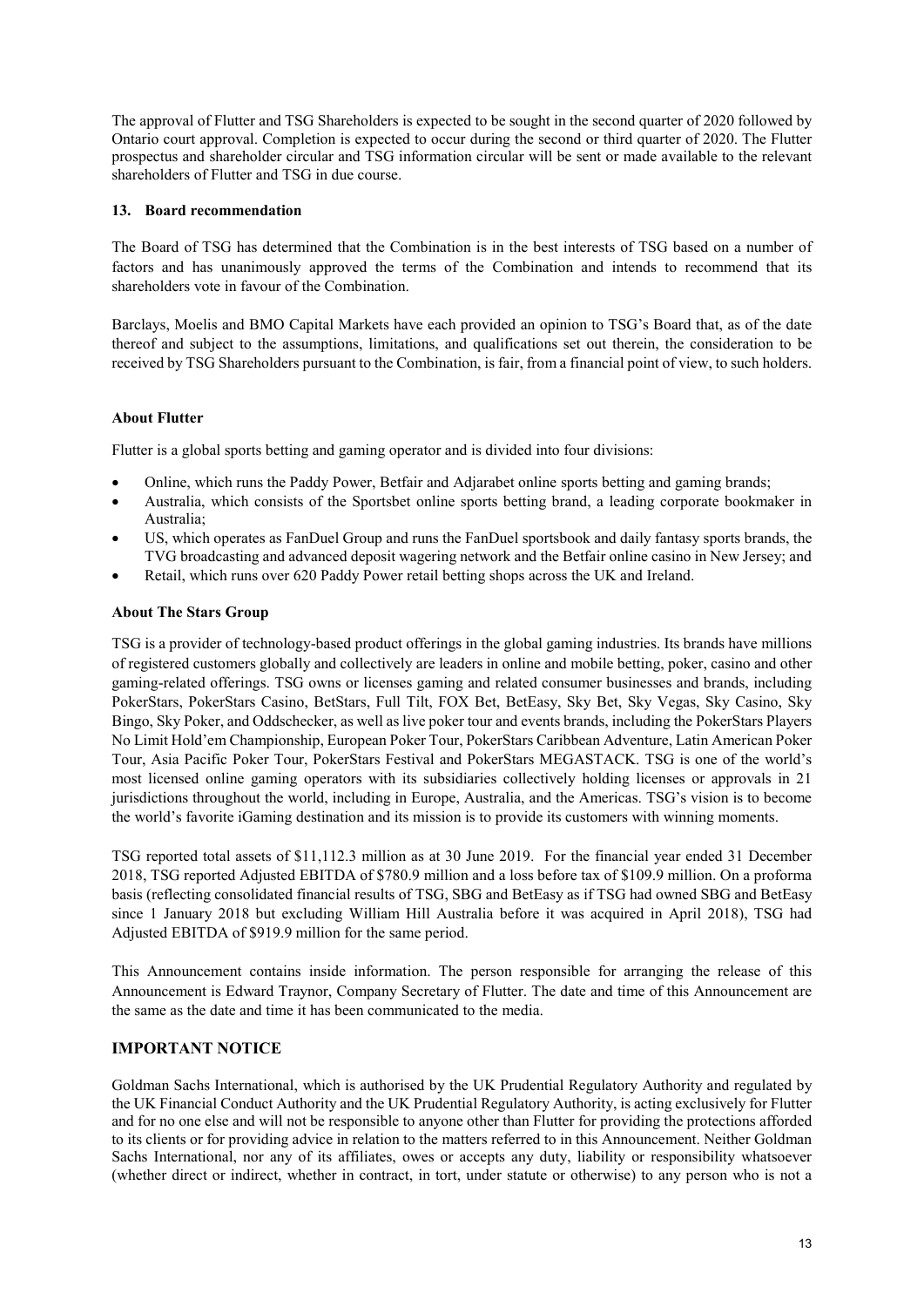client of Goldman Sachs International in connection with this Announcement, any statement contained herein or otherwise. Goldman Sachs International has given, and not withdrawn, its consent to the inclusion in this Announcement of the references to its name in the form and context in which they appear.

PJT Partners (UK) Limited ("PJT Partners"), which is authorised and regulated by the UK Financial Conduct Authority, is acting exclusively for Flutter and for no one else and will not be responsible to anyone other than Flutter for providing the protections afforded to its clients or for providing advice in relation to the matters referred to in this Announcement. Neither PJT Partners, nor any of its affiliates, owes or accepts any duty, liability or responsibility whatsoever (whether direct or indirect, whether in contract, in tort, under statute or otherwise) to any person who is not a client of PJT Partners in connection with this Announcement, any statement contained herein or otherwise. PJT Partners has given, and not withdrawn, its consent to the inclusion in this Announcement of the references to its name in the form and context in which they appear.

Goodbody Stockbrokers UC, trading as Goodbody, which is regulated by the Central Bank of Ireland and in the UK is authorised and subject to limited regulation by the Financial Conduct Authority, is acting exclusively for Flutter and for no one else and will not be responsible to anyone other than Flutter for providing the protections afforded to its clients or for providing advice in relation to the matters referred to in this Announcement. Neither Goodbody, nor any of its affiliates, owes or accepts any duty, liability or responsibility whatsoever (whether direct or indirect, whether in contract, in tort, under statute or otherwise) to any person who is not a client of Goodbody in connection with this Announcement, any statement contained herein or otherwise. Goodbody has given, and not withdrawn, its consent to the inclusion in this Announcement of the references to its name in the form and context in which they appear.

Barclays Capital Canada Inc. ("Barclays"), a member of IIROC and the Canadian investment bank affiliate of Barclays Bank PLC, is acting exclusively for TSG and no one else in connection with the matters referred to in this Announcement and will not be responsible to anyone other than TSG for providing the protections afforded to clients of Barclays nor for providing advice in relation to the matters referred to in this Announcement or any other matter referred to in this Announcement.

Moelis & Company LLC ("Moelis") is acting exclusively for TSG and no one else in connection with the matters referred to in this Announcement. Neither Moelis, nor any of its affiliates, owes or accepts any express or implied duty, liability or responsibility (whether direct or indirect, whether in contract, in tort, under applicable law or otherwise) to any person who is not a client of Moelis in connection with the matters referred to in this Announcement, any statement contained herein or otherwise.

BMO Nesbitt Burns Inc. ("BMO Capital Markets") is acting exclusively for TSG and no one else in connection with the matters referred to in this Announcement. Neither BMO Capital Markets, nor any of its affiliates, owes or accepts any express or implied duty, liability or responsibility (whether direct or indirect, whether in contract, in tort, under applicable law or otherwise) to any person who is not a client of BMO Capital Markets in connection with the matters referred to in this Announcement, any statement contained herein or otherwise.

Neither this Announcement nor any copy of it may be taken or transmitted directly or indirectly into or from any jurisdiction where to do so would constitute a violation of the relevant laws or regulations of such jurisdiction. Any failure to comply with this restriction may constitute a violation of such laws or regulations. Persons into whose possession this Announcement or other information referred to herein comes should inform themselves about, and observe, any restrictions in such laws or regulations.

This Announcement has been prepared for the purpose of complying with the applicable law and regulation of the United Kingdom and Ireland and information disclosed may not be the same as that which would have been disclosed if this Announcement had been prepared in accordance with the laws and regulations of jurisdictions outside the United Kingdom and Ireland.

This Announcement does not constitute or form part of any offer, invitation to sell, otherwise dispose of or issue, or any solicitation of any offer to purchase or subscribe for, any shares or other securities nor shall it or any part of it, nor the fact of its distribution form the basis of, or be relied on in connection with, any contract commitment or investment decision.

This Announcement does not constitute an offer of securities for sale in the United States or an offer to acquire or exchange securities in the United States. No offer to acquire securities or to exchange securities for other securities has been made, or will be made, directly or indirectly, in or into, or by use of the mails, any means or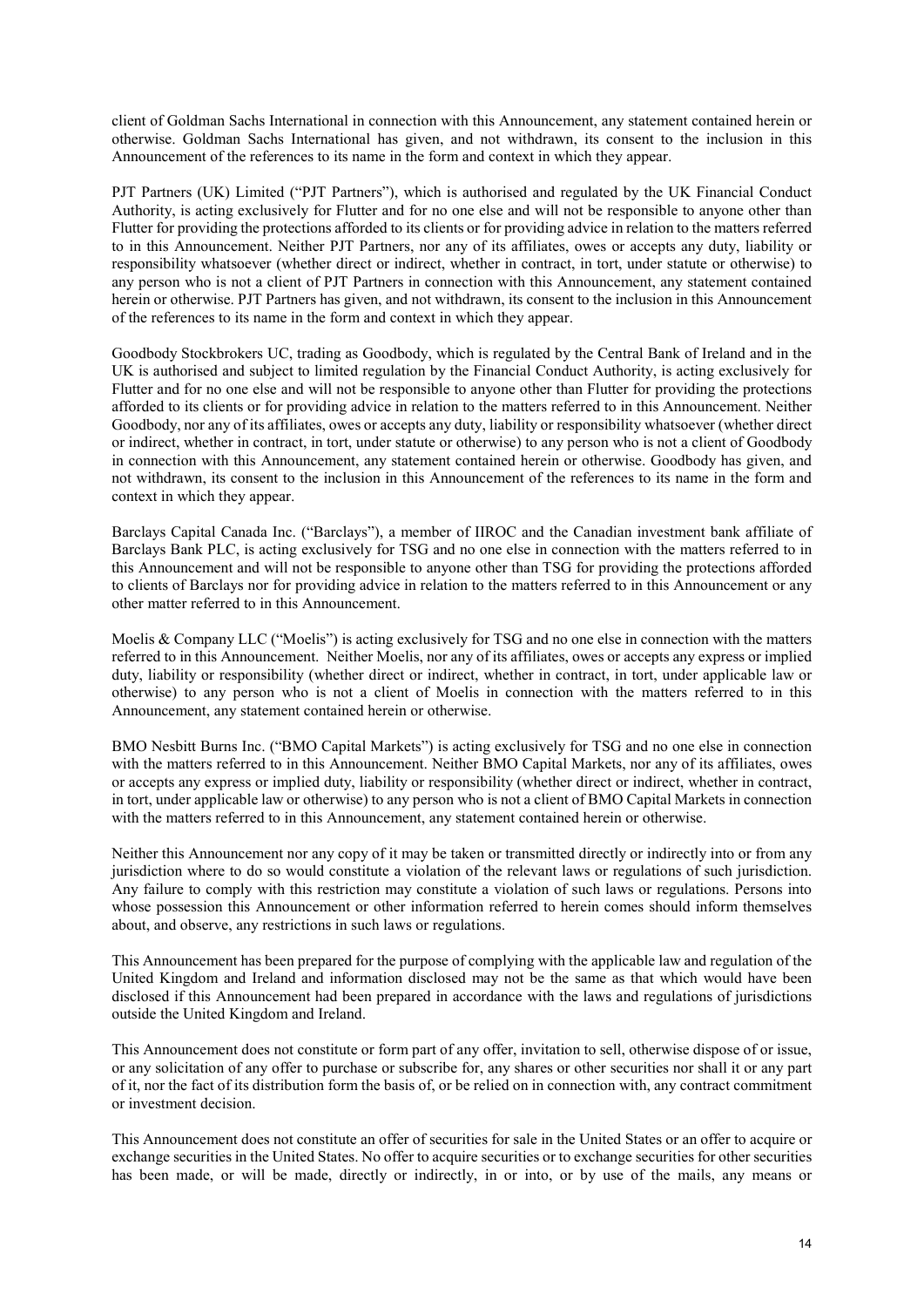instrumentality of interstate or foreign commerce or any facilities of a national securities exchange of, the United States or any other country in which such offer may not be made other than: (i) in accordance with applicable United States securities laws or the securities laws of such other country, as the case may be; or (ii) pursuant to an available exemption from such requirements. The securities referred to herein have not been and will not be registered under the U.S. Securities Act of 1933, as amended, or under the securities laws of any state or other jurisdiction of the United States.

This Announcement contains forward-looking statements and information within the meaning of the Private Securities Litigation Reform Act of 1995 and applicable securities laws, including, without limitation, as it relates to the Combination as referenced herein, as well as certain expectations with respect to the same and certain future operational and growth plans and strategies. Forward-looking statements and information can, but may not always, be identified by the use of words such as "anticipate", "plan", "continue", "estimate", "expect", "may", "will", "project", "predict", "potential", "targeting", "intend", "could", "might", "would", "should", "believe", "objective", "ongoing", "imply", "assumes", "goal", "likely" and similar references to future periods or the negatives of these words and expressions. These statements and information, other than statements of historical fact, are based on current expectations of management and are subject to a number of risks, uncertainties, and assumptions, including market and economic conditions, business prospects or opportunities, future plans and strategies, projections, technological developments, anticipated events and trends and regulatory changes that affect Flutter or TSG, and their respective customers and industries. Although Flutter, TSG, and their management believe the expectations reflected in such forward-looking statements and information are reasonable and are based on reasonable assumptions and estimates as of the date hereof, there can be no assurance that these assumptions or estimates are accurate or that any of these expectations will prove accurate. Forward-looking statements and information are inherently subject to significant business, regulatory, economic and competitive risks, uncertainties and contingencies that could cause actual events to differ materially from those expressed or implied in such statements. Specific risks and uncertainties relating to the Combination include, but are not limited to: (i) the completion of the Combination may not occur on the anticipated terms and timing or at all, (ii) the required regulatory approvals are not obtained, or that in order to obtain such regulatory approvals, conditions are imposed that adversely affect the anticipated benefits from the Combination or cause the parties to abandon the same, (iii) the risk that a condition to closing of the Combination may not be satisfied, (iv) potential litigation relating to the Combination that could be instituted against the parties or their respective directors, (vi) potential adverse reactions or changes to business relationships resulting from the announcement or completion of the Combination, (vii) risks associated with third party contracts containing consent and/or other provisions that may be triggered by the Combination, (viii) negative effects of the announcement or the consummation of the Combination on the market price of the Flutter or TSG Shares, (ix) risks relating to the value of the Flutter Shares to be issued in the Combination and uncertainty as to the long-term value of Flutter's Shares, (x) the potential impact of unforeseen liabilities, future capital expenditures, revenues, expenses, earnings, synergies, efficiencies, economic performance, indebtedness, financial condition and losses on the future prospects, business and management strategies for the management, expansion and growth of the Combined Group operations after the consummation of the Combination and on the other conditions to the completion of the same, (xi) the risks and costs associated with, and the ability of Flutter to, integrate the businesses successfully and to achieve anticipated synergies and efficiencies, (xii) the risk that disruptions from the Combination will harm the parties' businesses, including current plans and operations, (xiii) the ability of the parties to retain and hire key personnel, (xiv) adverse legal and regulatory developments or determinations or adverse changes in, or interpretations of, applicable laws, rules or regulations, including tax laws, rules and regulations, that could delay or prevent completion of the Combination or cause the terms of the Combination to be modified, (xv) the impact of the heavily regulated industry in which the parties operate and carry on business, (xvi) risks related to tax matters, and (xvii) management's response to any of the aforementioned factors. Other applicable risks and uncertainties include, but are not limited to, those identified in this Announcement and in Flutter's and TSG's most recently filed or published annual, semi-annual and/or quarterly reports and filings, as applicable, including without limitation, TSG's most recently filed annual information form and management's discussion and analysis, which are available on SEDAR at www.sedar.com, EDGAR at www.sec.gov and TSG's website at www.starsgroup.com, and in other filings that Flutter and/or TSG have made and may make with applicable securities authorities or on their websites in the future. Investors are cautioned not to put undue reliance on forward-looking statements or information. Any forward-looking statement or information speaks only as of the date hereof, and neither Flutter nor TSG undertake any obligation to correct or update any forward-looking statement, whether as a result of new information, future events or otherwise, except as required by applicable law.

Completion of the Combination is subject to the satisfaction of a number of conditions as more fully described in this Announcement. Consequently there can be no certainty that completion of the Combination will be forthcoming.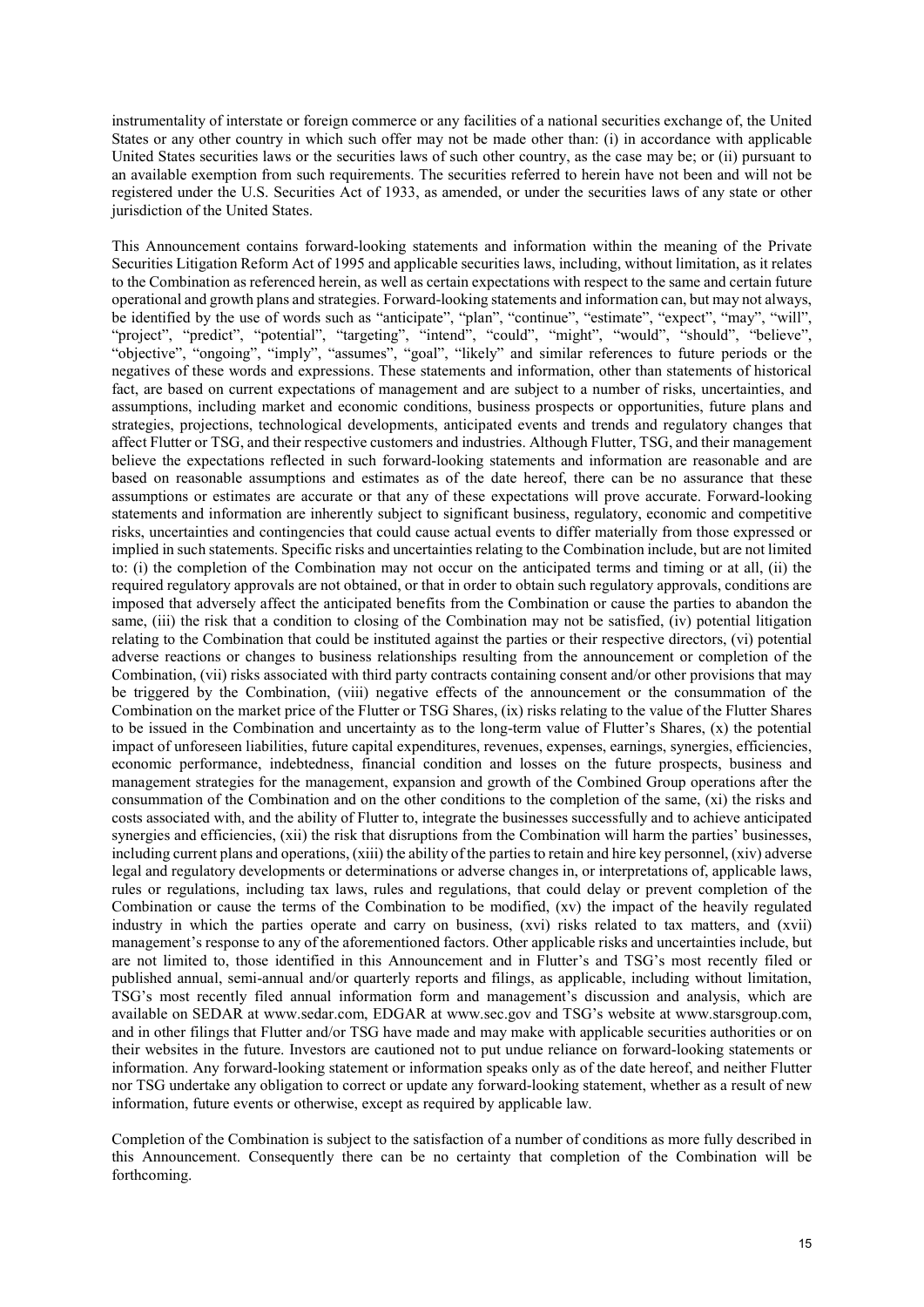This Announcement is not a prospectus and has been prepared solely for the Combination referred to in this Announcement. A circular and a prospectus will be published by Flutter and circular will be issued and filed on SEDAR by TSG in connection with the Combination in due course.

Certain figures contained in this Announcement, including financial information, have been subject to rounding adjustments. Accordingly, in certain instances, the sum or percentage change of the numbers contained in this Announcement may not conform exactly with the total figure given. Except as explicitly stated in this Announcement, none of the contents of Flutter's, the TSG Shareholders' or TSG's websites, nor any website accessible by hyperlinks on Flutter's, the TSG Shareholders' or Flutter's websites, is incorporated in, or forms part of, this Announcement.

This Announcement references Adjusted EBITDA, EBITDA, Net Debt, Underlying Earnings Per Share and Underlying EBITDA, which are Non-IFRS Measures. Flutter and TSG believe these non-IFRS financial measures will provide investors with useful supplemental information about the financial and operational performance of their businesses and the Combined Group, enable comparison of financial results between periods where certain items may vary independent of business performance, and allow for greater transparency with respect to key metrics used by relevant management in operating its business, identifying and evaluating trends, and making decisions. Although Flutter and TSG management believe these financial measures are important in evaluating their businesses and the Combined Group, they are not intended to be considered in isolation or as a substitute for, or superior to, financial information prepared and presented in accordance with IFRS. They are not recognized measures under IFRS and do not have standardized meanings prescribed by IFRS. These measures may be different from non-IFRS financial measures used by other companies, limiting their usefulness for comparison purposes. Moreover, presentation of these measures may be provided for year-over-year comparison purposes, and investors should be cautioned that the effect of the adjustments thereto provided herein have an actual effect on the operating results of Flutter, TSG and/or the Combined Group.

See TSG's management's discussion and analysis for the year ended 31 December 2018 and the related Fourth Quarter and Full Year 2018 Earnings Presentation, dated March 6, 2019, each of which is available on its website, www.starsgroup.com, for applicable reconciliations of Adjusted EBITDA to TSG's net earnings, the nearest IFRS measure.

Statements regarding earnings enhancement is not intended to be a profit forecast and should not be interpreted to mean that the earnings per Flutter or TSG Share, or of the Combined Group, for the current or future financial periods will necessarily be greater than those for the relevant preceding financial period.

Reconciliations with respect to forward-looking Non-IFRS Measures to the nearest IFRS measures have not been provided because certain reconciling or adjusting items and costs cannot be projected or predicted with reasonable certainty without unreasonable effort due to a number of factors, including variability from potential foreign exchange fluctuations impacting financial expenses, the nature and timing of other non-recurring or one-time costs (such as impairment of intangibles assets and certain professional fees), which could vary materially based on actual events or transactions or unknown or unpredictable variables, as well as the typical variability arising from the preparation and completion of annual financial statements, including, without limitation, certain income tax provision accounting, annual impairment testing and other accounting matters. Other adjusting items and costs (such as stock-based compensation, acquisition and integration-related costs, operational efficiency-related costs and other strategy-related expenses) may otherwise reveal commercially or competitively sensitive information.

### **Appendix**

The following definitions apply throughout this Announcement, unless the context otherwise requires:

*2019 Final Dividend* means the final dividend declared by the Board of Flutter and approved by a requisite majority of the Flutter Shareholders for the financial year ended 31 December 2019;

*Active Customer* means, with respect to Flutter, those who have deposited real money and have bet in the reporting period. With respect to TSG, it generally means a customer who played or used on of its real-money offerings at least once during the applicable period, and excludes duplicate counting even if that customer is active across multiple lines of operation (i.e., poker, gaming and/or betting);

*Barclays* means Barclays Capital Canada Inc.;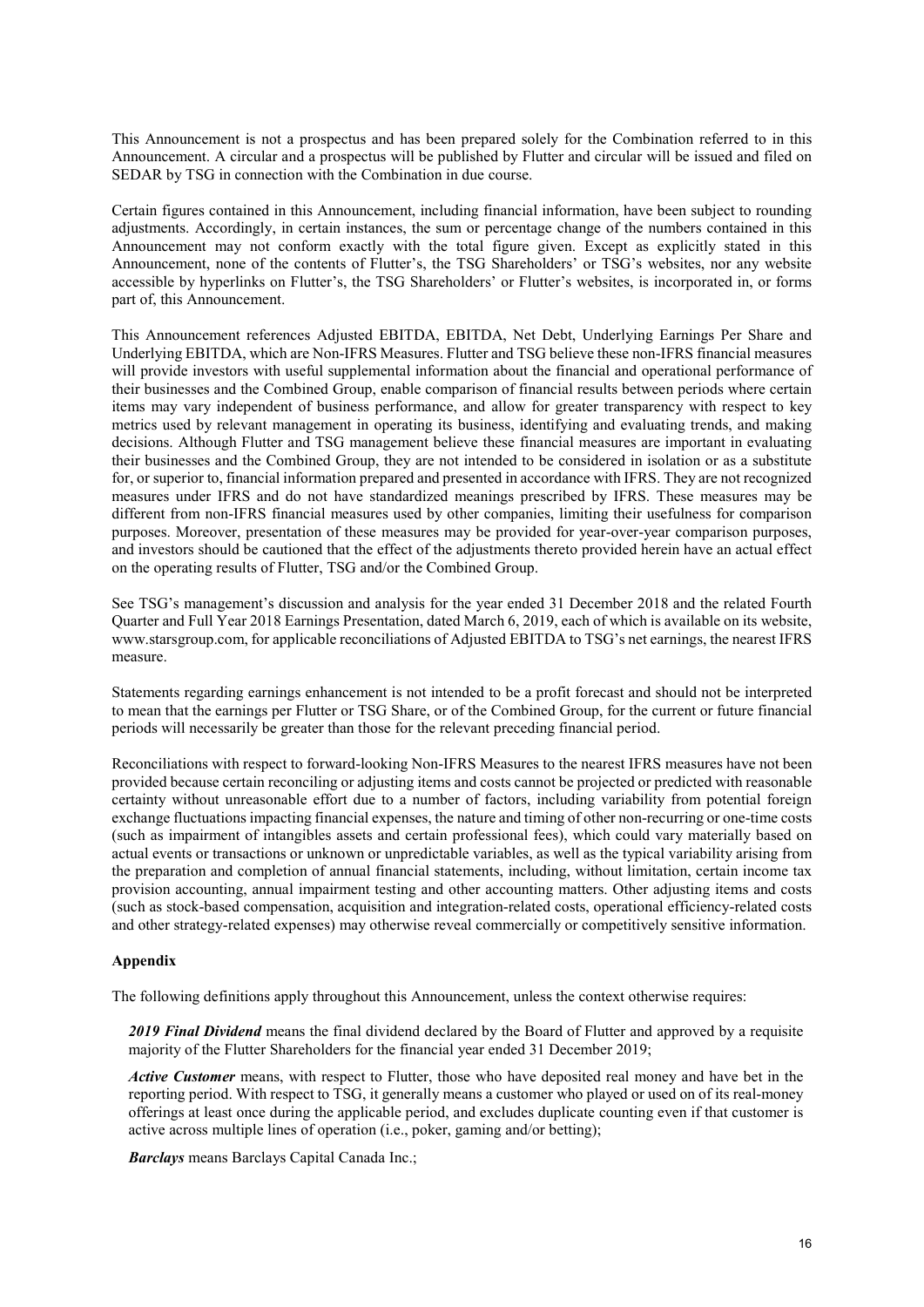**Board** means the board of directors of a company as the same is constituted from time to time;

*Class 1 transaction* means a class 1 transaction for the purpose of the UK Listing Rules of FCA and Listing Rules of the Euronext Dublin;

*Combination* means the Board recommended all-share combination to be implemented through an acquisition of TSG by Flutter and pursuant to a plan of arrangement under the Business Corporations Act (Ontario);

*Combined Group* means Flutter and its subsidiaries following completion of the Combination;

*EBITDA* means earnings before interest, tax, depreciation and amortization;

*Euronext Dublin* means The Irish Stock Exchange plc, trading as Euronext Dublin;

*FCA* means the United Kingdom Financial Conduct Authority;

*Earnings Per Share* means the profit or loss attributable to ordinary shareholders and the weighted average number of ordinary shares outstanding for the effects of all dilutive potential ordinary shares, which include awards under share award schemes and share options granted to employees;

*Goldman Sachs* means Goldman Sachs International;

*IFRS* means the International Financial Reporting Standards;

*Listing Rules of the Euronext Dublin* means Rule Book II of Euronext Dublin relating to admission to the Official List of Euronext Dublin;

*Moelis* means Moelis & Company LLC;

*Net Debt* means gross cash excluding customer balances and gross borrowings. Net Debt is a non-IFRS measure;

*New Flutter Shares* means the ordinary shares of Flutter issued and allotted to TSG Shareholders in connection with the Combination;

*Non-IFRS Measures* means Adjusted EBITDA, EBITDA, Net Debt, Underlying Earnings Per Share and Underlying EBITDA which do not have any standardized meaning under IFRS and, therefore, may not be comparable to similar measure presented by other peers. These measures may be present in order to quantify the impact of the Combination on the financial performance of Flutter, TSG or the Combined Group;

*PJT Partners* means PJT Partners (UK) Limited;

*Flutter* means Flutter Entertainment plc;

*Flutter Shareholders* means the holders of ordinary shares of Flutter;

*Pro-Rated Dividend* means the interim dividend declared by the Board of Flutter reflecting a time pro-rated amount of the total annual dividend in respect of the financial year ending 31 December 2020 reflecting the period from 1 January 2020 to completion of the Combination;

**SEDAR** means the System for Electronic Document Analysis and Retrieval;

*TSG* means The Stars Group Inc.;

*TSG Adjusted EBITDA* means net earnings before financial expenses, income tax expense (recovery), depreciation and amortization, stock-based compensation, restructuring, net earnings (loss) on associate and certain other items as set out in TSG's management's discussion and analysis for the period ended June 30, 2019;

*TSG Adjusted EBITDA Margin* means TSG Adjusted EBITDA as a proportion of TSG's total revenue;

*TSG Share* means a common share in the capital of TSG;

*TSG Shareholders* means the holders of the TSG Shares;

*UK Listing Rules of the FCA* means the Listing Rules and regulations of the FCA made under Part VI of FSMA as amended from time to time;

*UK* or *United Kingdom* means the United Kingdom of Great Britain and Northern Ireland;

*Underlying* means the "underlying" measures exclude separately disclosed items, that are not part of the usual business activity of the Combined Group and are also excluded when internally evaluating performance, and have been therefore reported as "separately disclosed items";